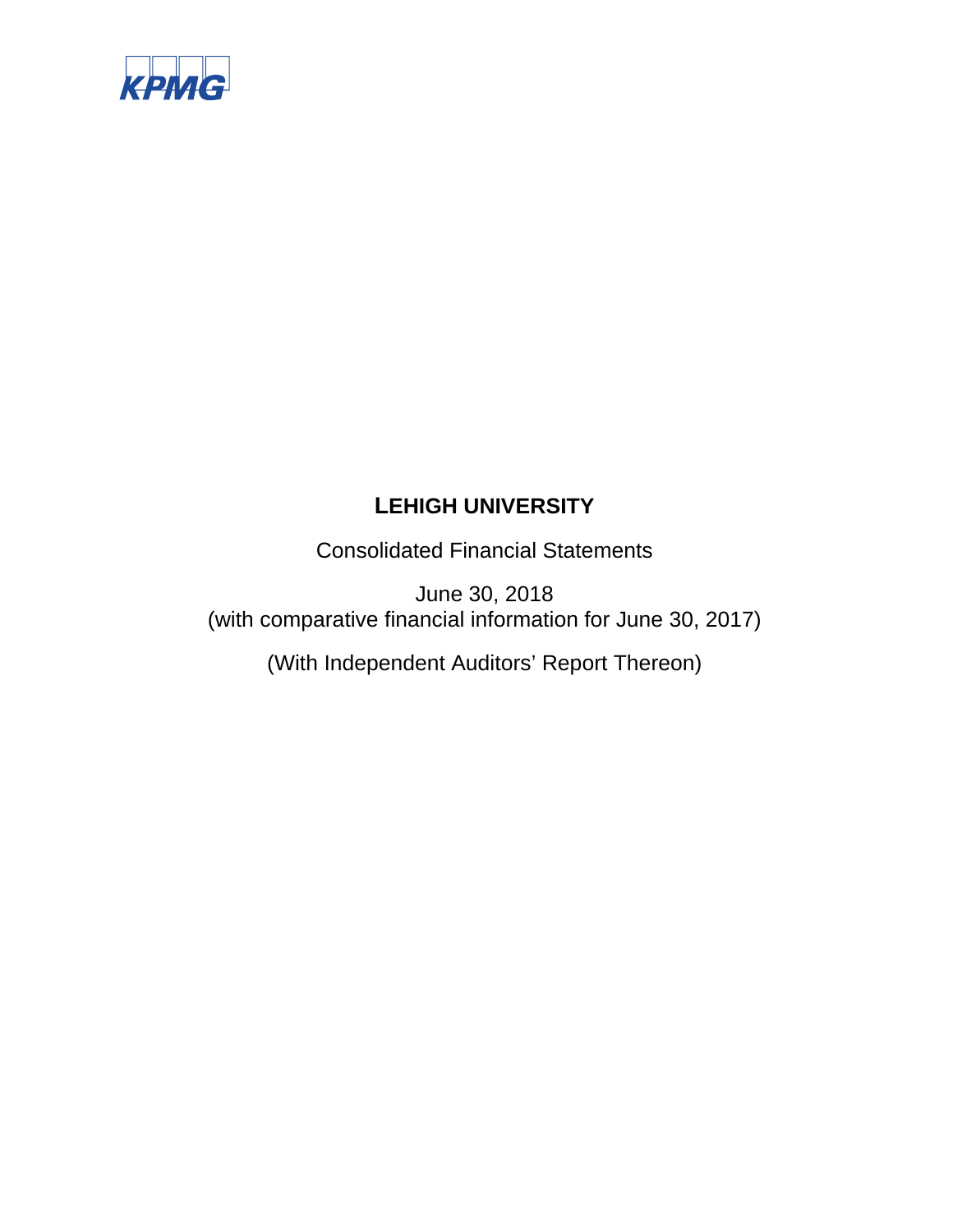### **Table of Contents**

|                                                                                                                                                    | Page           |
|----------------------------------------------------------------------------------------------------------------------------------------------------|----------------|
| Independent Auditors' Report                                                                                                                       | 1.             |
| Consolidated Statement of Financial Position, June 30, 2018 (with comparative financial<br>information for June 30, 2017)                          | 3              |
| Consolidated Statement of Activities, Year ended June 30, 2018 (with summarized<br>comparative financial information for year ended June 30, 2017) | $\overline{4}$ |
| Consolidated Statement of Cash Flows, Year ended June 30, 2018 (with comparative financial<br>information for year ended June 30, 2017)            | 5              |
| Notes to Consolidated Financial Statements                                                                                                         | 6              |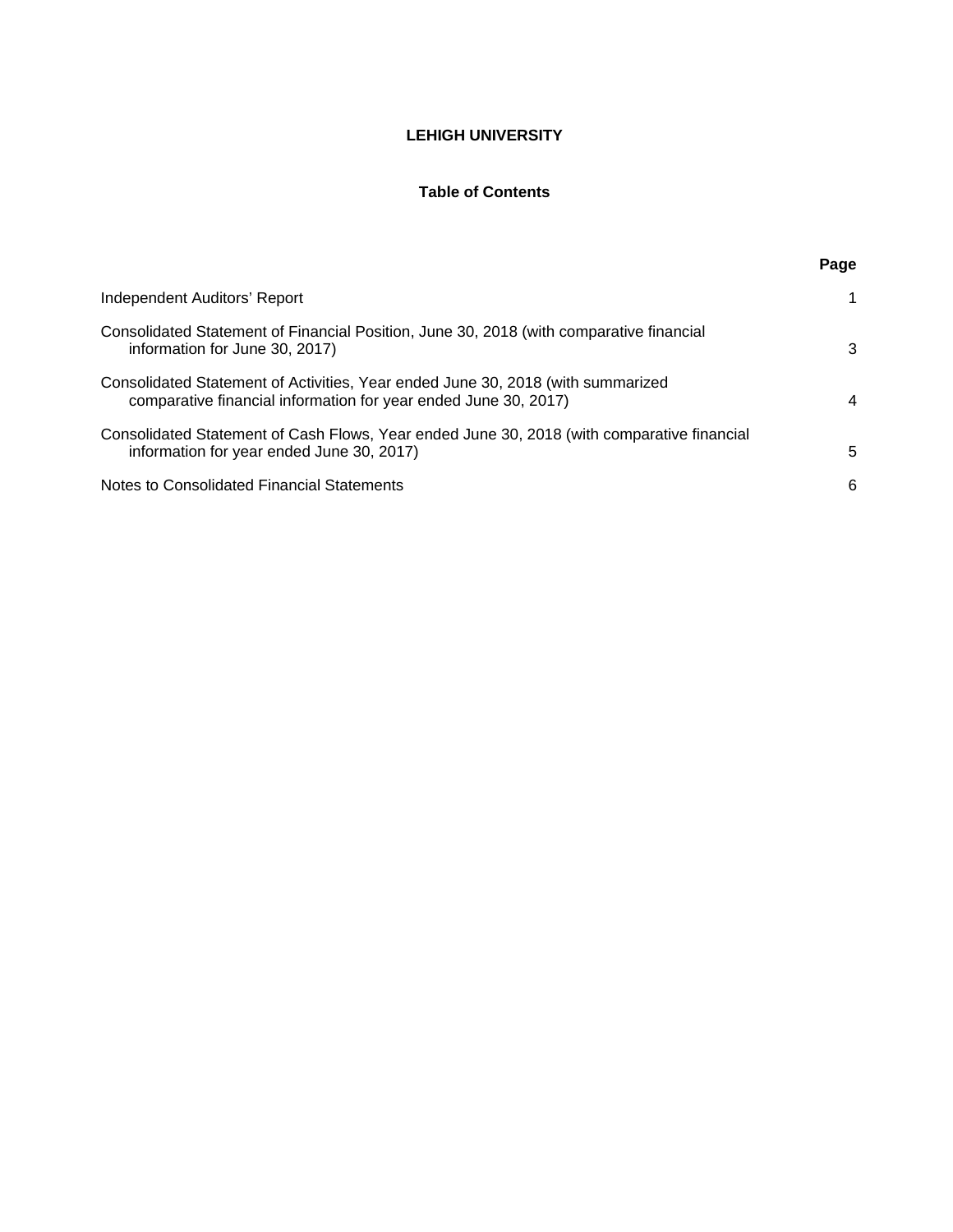

KPMG LLP 1601 Market Street Philadelphia, PA 19103-2499

### **Independent Auditors' Report**

The Board of Trustees Lehigh University:

We have audited the accompanying consolidated financial statements of Lehigh University and its subsidiaries (the University), which comprise the consolidated financial position as of June 30, 2018, and the related consolidated statements of activities and cash flows for the year then ended, and the related notes to the consolidated financial statements.

### *Management's Responsibility for the Financial Statements*

Management is responsible for the preparation and fair presentation of these consolidated financial statements in accordance with U.S. generally accepted accounting principles; this includes the design, implementation, and maintenance of internal control relevant to the preparation and fair presentation of consolidated financial statements that are free from material misstatement, whether due to fraud or error.

### *Auditors' Responsibility*

Our responsibility is to express an opinion on these consolidated financial statements based on our audit. We conducted our audit in accordance with auditing standards generally accepted in the United States of America. Those standards require that we plan and perform the audit to obtain reasonable assurance about whether the consolidated financial statements are free from material misstatement.

An audit involves performing procedures to obtain audit evidence about the amounts and disclosures in the consolidated financial statements. The procedures selected depend on the auditors' judgment, including the assessment of the risks of material misstatement of the consolidated financial statements, whether due to fraud or error. In making those risk assessments, the auditor considers internal control relevant to the entity's preparation and fair presentation of the consolidated financial statements in order to design audit procedures that are appropriate in the circumstances, but not for the purpose of expressing an opinion on the effectiveness of the entity's internal control. Accordingly, we express no such opinion. An audit also includes evaluating the appropriateness of accounting policies used and the reasonableness of significant accounting estimates made by management, as well as evaluating the overall presentation of the consolidated financial statements.

We believe that the audit evidence we have obtained is sufficient and appropriate to provide a basis for our audit opinion.

### *Opinion*

In our opinion, the consolidated financial statements referred to above present fairly, in all material respects, the consolidated financial position of Lehigh University and its subsidiaries as of June 30, 2018, and the changes in its net assets and its cash flows for the year then ended in accordance with U.S. generally accepted accounting principles.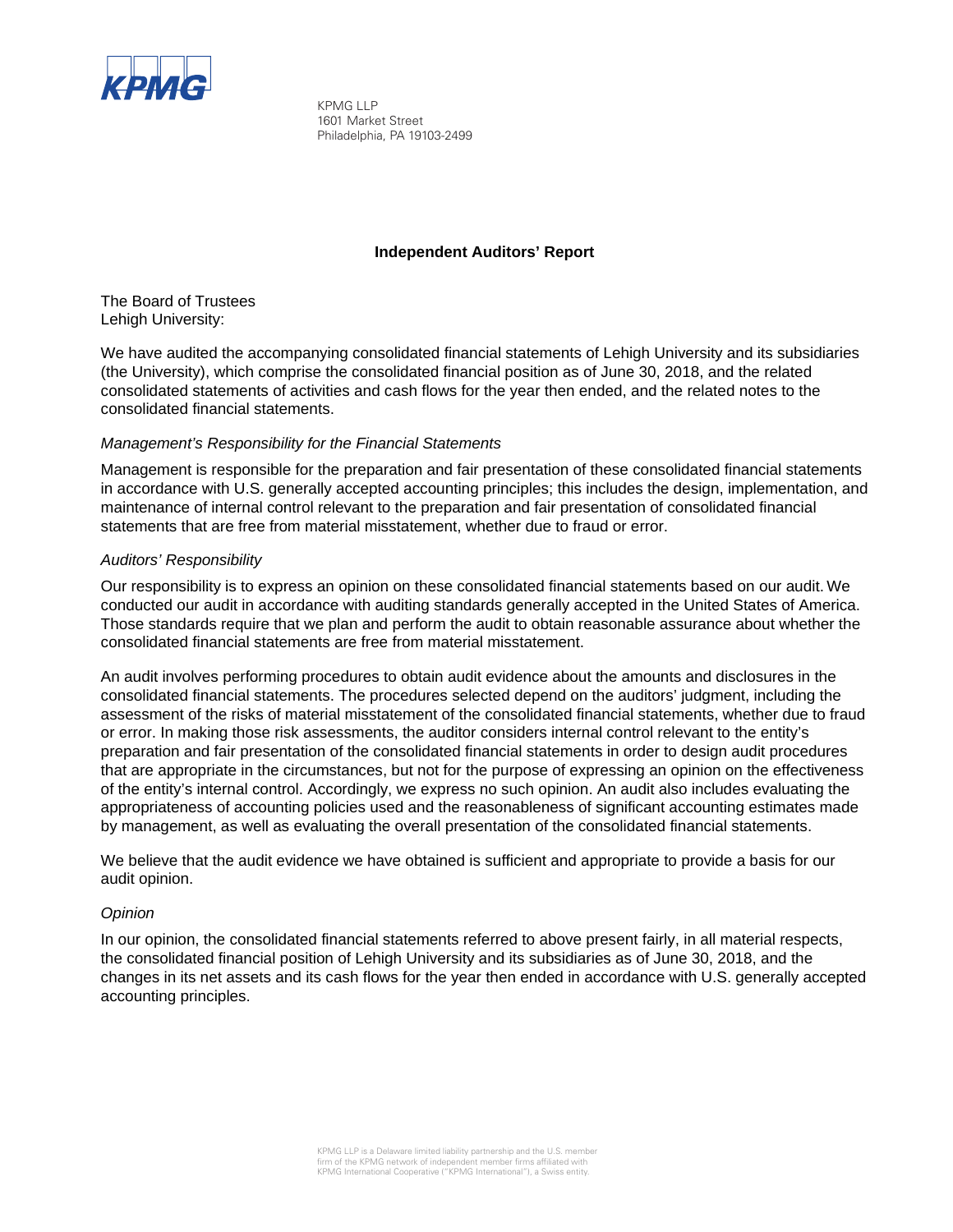

### *Report on Summarized Comparative Information*

We have previously audited the University's 2017 consolidated financial statements, and we expressed an unmodified audit opinion on those audited consolidated financial statements in our report dated October 23, 2017. In our opinion, the summarized comparative information presented herein as of and for the year ended June 30, 2017 is consistent, in all material respects, with the audited consolidated financial statements from which it has been derived.



Philadelphia, Pennsylvania October 24, 2018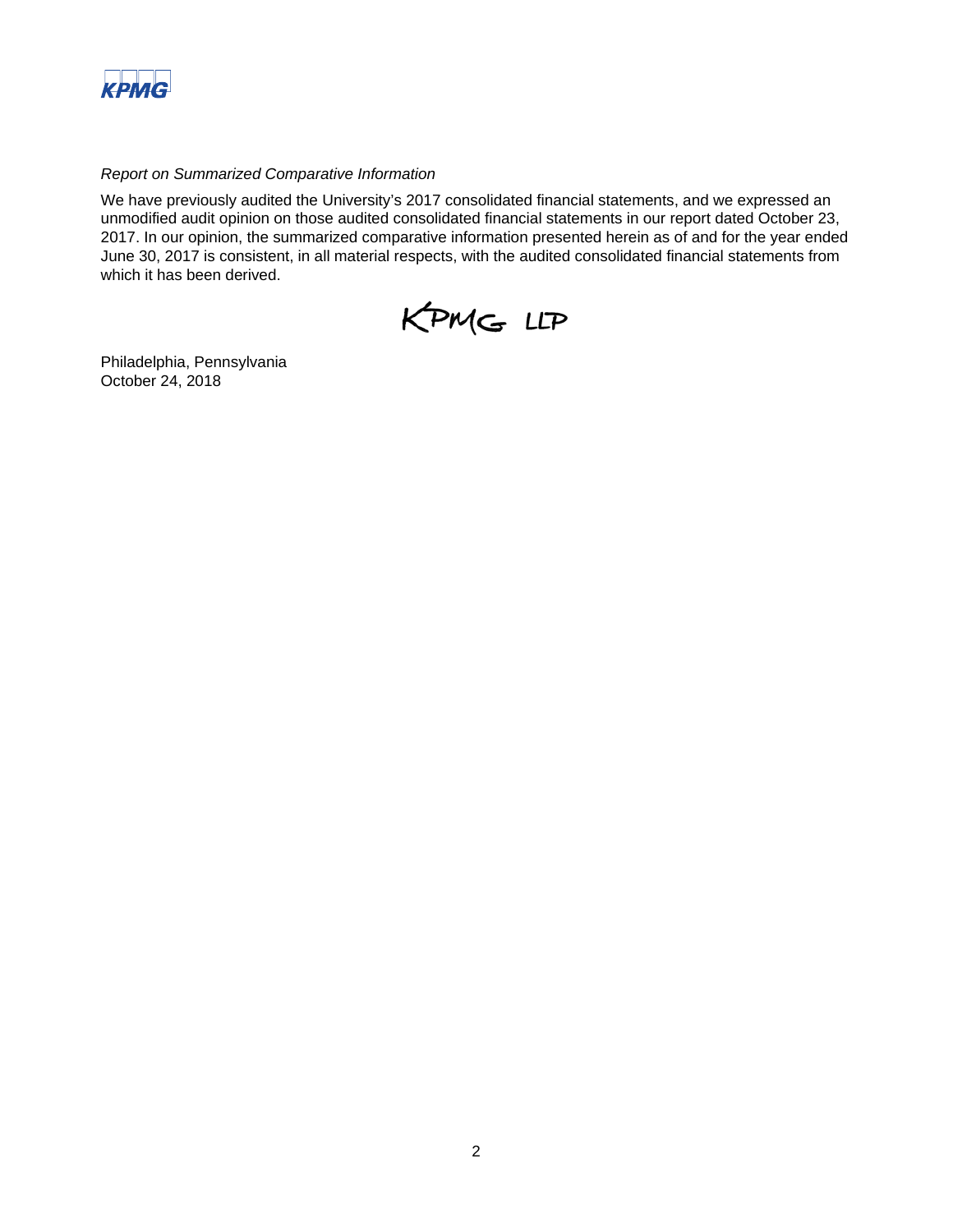### Consolidated Statement of Financial Position

June 30, 2018

(with comparative financial information for June 30, 2017)

## (In thousands)

| <b>Assets</b>                                | 2018            | 2017      |
|----------------------------------------------|-----------------|-----------|
| Cash and cash equivalents (note 1(c))        | \$<br>58,037    | 23,705    |
| Accounts receivable, net (note 5)            | 14,245          | 17,019    |
| Inventories                                  | 1,516           | 1,503     |
| Prepaid expenses and other assets            | 12,218          | 6,017     |
| Contributions receivable, net (note 8)       | 31,039          | 33,901    |
| Notes receivable, net (note 6)               | 9,358           | 11,758    |
| Investments (notes 2 and 4)                  | 1,898,895       | 1,871,799 |
| Funds held in trust by others                | 4,842           | 4,553     |
| Land, buildings, and equipment, net (note 7) | 451,383         | 413,192   |
| <b>Total assets</b>                          | \$<br>2,481,533 | 2,383,447 |
| <b>Liabilities and Net Assets</b>            |                 |           |
| Accounts payable and accrued expenses        | \$<br>46,702    | 42,308    |
| Deferred revenues                            | 23,862          | 25,354    |
| Annuity payment liability                    | 18,100          | 18,431    |
| Other liabilities (notes 10, 11, and 13)     | 59,226          | 52,257    |
| Deposits held for others                     | 1,217           | 1,346     |
| Refundable federal student loan funds        | 1,434           | 2,018     |
| Bonds, loans, and notes payable (note 10)    | 375,091         | 395,972   |
| <b>Total liabilities</b>                     | 525,632         | 537,686   |
| Net assets (notes 3 and 9):                  |                 |           |
| Unrestricted                                 | 988,590         | 932,232   |
| Temporarily restricted                       | 397,169         | 364,188   |
| Permanently restricted                       | 570,142         | 549,341   |
| Total net assets                             | 1,955,901       | 1,845,761 |
| Total liabilities and net assets             | \$<br>2,481,533 | 2,383,447 |

See accompanying notes to consolidated financial statements.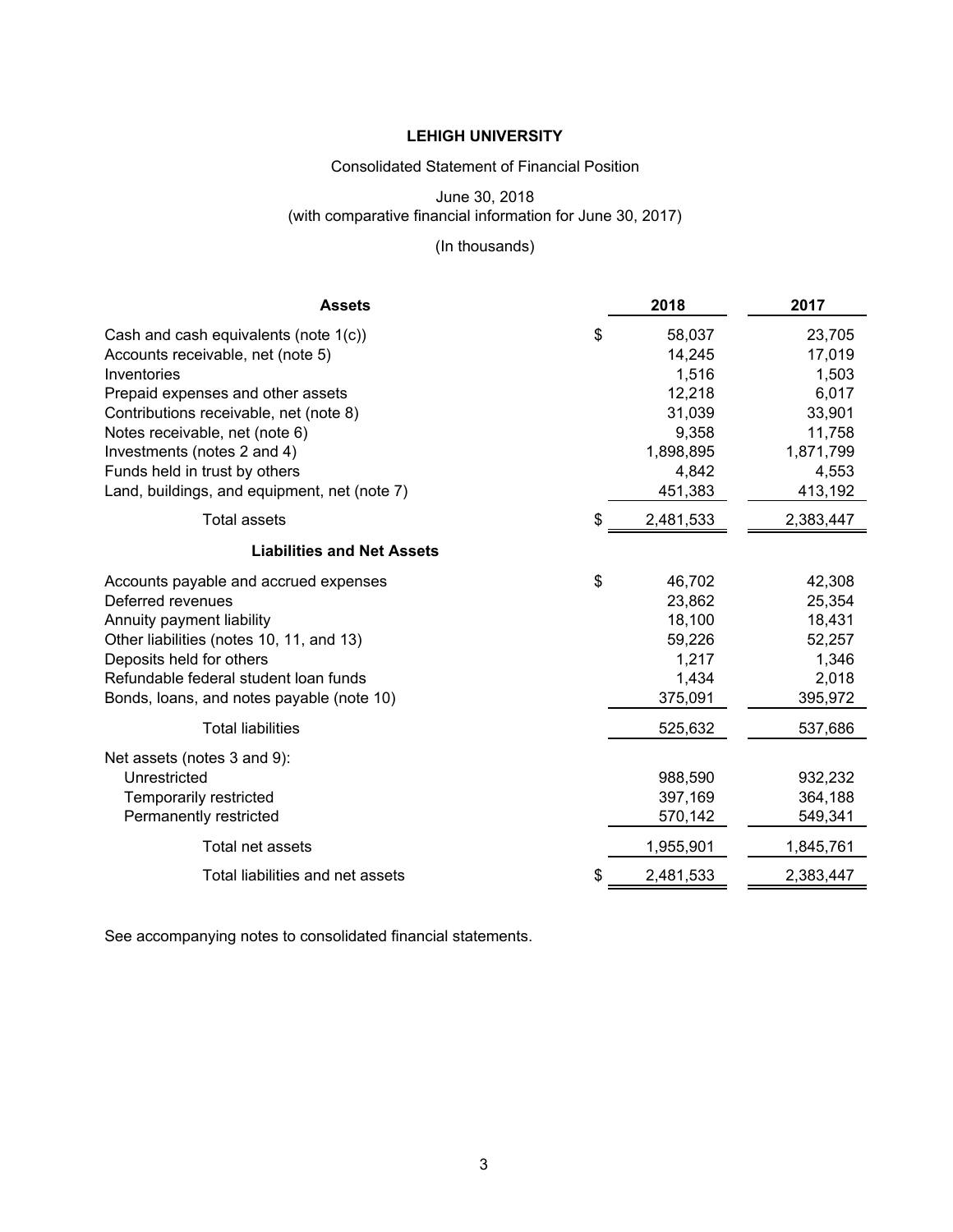#### Consolidated Statement of Activities

## Year ended June 30, 2018

(with summarized comparative financial information for year ended June 30, 2017)

### (In thousands)

|                                             |                     |                    | 2018        |              |           |
|---------------------------------------------|---------------------|--------------------|-------------|--------------|-----------|
|                                             |                     | <b>Temporarily</b> | Permanently |              |           |
|                                             | <b>Unrestricted</b> | restricted         | restricted  | <b>Total</b> | 2017      |
| Support and revenues:                       |                     |                    |             |              |           |
| Tuition and fees, net (note 1(i))           | \$<br>197,046       |                    |             | 197,046      | 191,329   |
| Federal grants and contracts                | 28,100              |                    |             | 28,100       | 27,433    |
| State and local grants and contracts        | 7,214               |                    |             | 7,214        | 6,380     |
| Private grants and contracts                | 6,180               |                    |             | 6,180        | 7,360     |
| Contributions                               | 16,253              |                    |             | 16,253       | 12,163    |
| Investment return (note 2)                  | 86,392              |                    |             | 86,392       | 83,515    |
| Auxiliary enterprises                       | 43,235              |                    |             | 43,235       | 42,930    |
| Independent operations (note 1(a))          | 21,974              |                    |             | 21,974       | 15,305    |
| Other sources                               | 9,923               |                    |             | 9,923        | 10,161    |
| Net assets released from restrictions       | 3,021               | (3,021)            |             |              |           |
| Total support and revenues                  | 419,338             | (3,021)            |             | 416,317      | 396,576   |
| Expenses:                                   |                     |                    |             |              |           |
| Instruction                                 | 156,074             |                    |             | 156,074      | 150,480   |
| Research                                    | 44,138              |                    |             | 44,138       | 43,348    |
| Public service                              | 2,618               |                    |             | 2,618        | 2,595     |
| Academic support                            | 38,237              |                    |             | 38,237       | 35,175    |
| <b>Student services</b>                     | 39,029              |                    |             | 39,029       | 36,190    |
| Institutional support (note 16)             | 75,170              |                    |             | 75,170       | 70,348    |
| Auxiliary enterprises                       | 38,955              |                    |             | 38,955       | 38,702    |
| Independent operations (note 1(a))          | 11,054              |                    |             | 11,054       | 10,882    |
| Total expenses (note 12)                    | 405,275             |                    |             | 405,275      | 387,720   |
| Operating income (loss)                     | 14,063              | (3,021)            |             | 11,042       | 8,856     |
| Nonoperating activities:                    |                     |                    |             |              |           |
| Investment return (note 2):                 |                     |                    |             |              |           |
| University                                  | 32,625              | 28,023             | 913         | 61,561       | 124,687   |
| Independent operations                      | (2,606)             |                    |             | (2,606)      | 2,792     |
| Gifts and trusts                            | 5,504               | 8,437              | 18,838      | 32,779       | 31,399    |
| Net assets released from restrictions and   |                     |                    |             |              |           |
| changes in donor intent                     | 364                 | (565)              | 201         |              |           |
| Change in fair value of interest rate swaps |                     |                    |             |              |           |
| (note 11)                                   | 7,008               |                    |             | 7,008        | 12,499    |
| Postretirement plan changes other than      |                     |                    |             |              |           |
| net periodic benefit costs (note 13):       |                     |                    |             |              |           |
| University                                  | 941                 |                    |             | 941          | 1,039     |
| Independent operations                      | 50                  |                    |             | 50           | 30        |
| Other                                       | (1,591)             | 107                | 849         | (635)        | (9,735)   |
| Nonoperating income                         | 42,295              | 36,002             | 20,801      | 99,098       | 162,711   |
| Change in net assets                        | 56,358              | 32,981             | 20,801      | 110,140      | 171,567   |
| Net assets, beginning of year               | 932,232             | 364,188            | 549,341     | 1,845,761    | 1,674,194 |
| Net assets, end of year                     | \$<br>988,590       | 397,169            | 570,142     | 1,955,901    | 1,845,761 |

See accompanying notes to consolidated financial statements.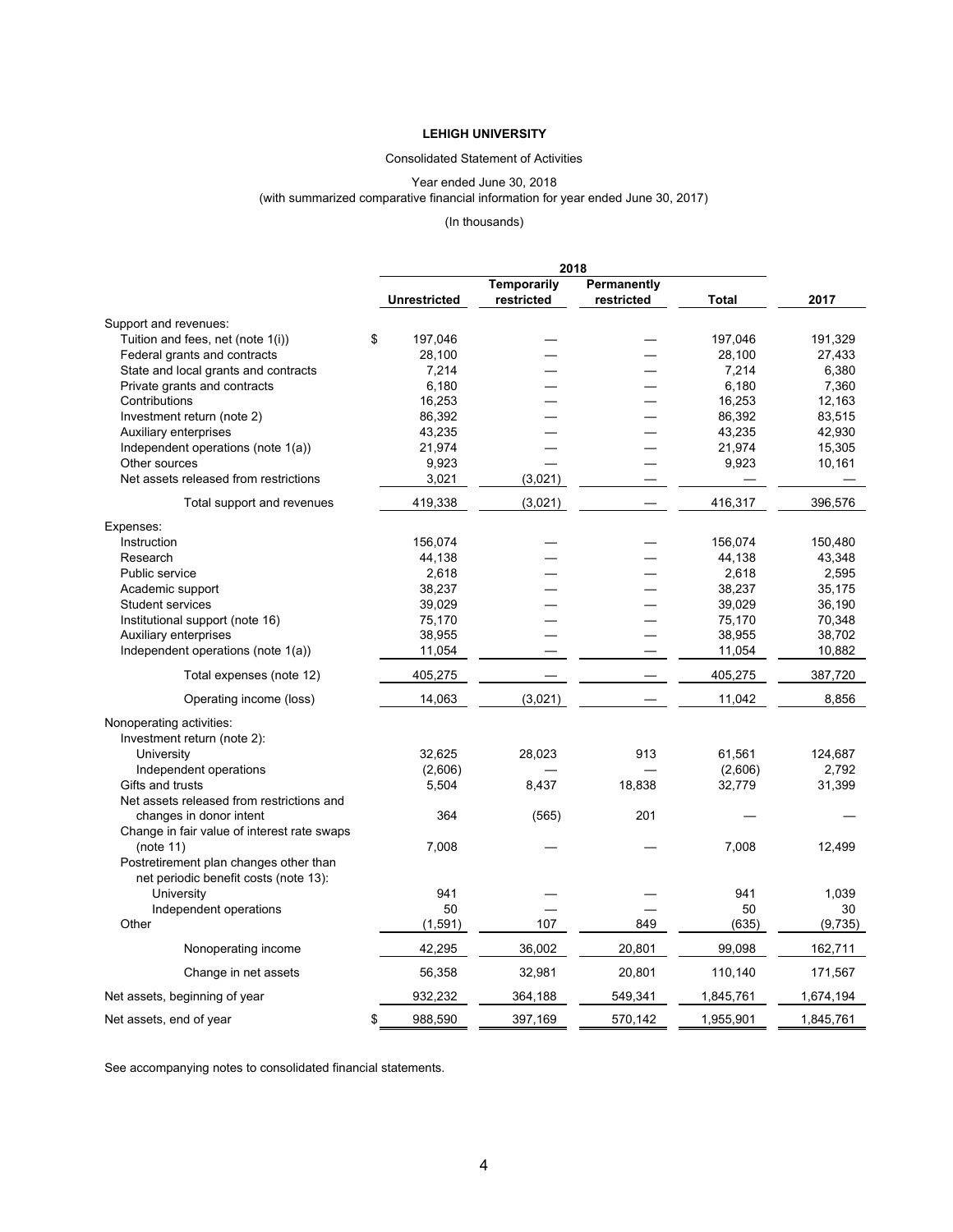#### Consolidated Statement of Cash Flows

#### Year ended June 30, 2018

#### (with comparative financial information for year ended June 30, 2017)

#### (In thousands)

|                                                                                                  | 2018                | 2017           |
|--------------------------------------------------------------------------------------------------|---------------------|----------------|
| Cash flows from operating activities:                                                            |                     |                |
| Change in net assets                                                                             | \$<br>110,140       | 171,567        |
| Adjustments to reconcile change in net assets to net cash used in operating activities:          |                     |                |
| Gifts and trusts restricted for long-term investment                                             | (29, 411)           | (30, 369)      |
| Noncash contributions                                                                            | (4, 553)            | (2, 124)       |
| Investment earnings restricted for long-term investment                                          | (360)               | (353)          |
| Net realized and unrealized gains on investments                                                 | (139, 678)          | (200, 982)     |
| Change in fair value of interest rate swap agreements                                            | (5,716)             | (5, 108)       |
| Payment of annuity obligations                                                                   | 1,320               | 1.320          |
| Other nonoperating activity                                                                      | 251                 | 73             |
| Depreciation and amortization                                                                    | 30,020              | 33,113         |
| Loss on defeasance and refunding of tax-exempt bonds                                             |                     | 10,063         |
| Independent operations provision for bad debts                                                   | 740                 | 2,637          |
| University provision for bad debts                                                               | 77                  | 45             |
| Change in operating assets and liabilities:                                                      |                     |                |
| Decrease (increase) in accounts receivable                                                       | 3,076               | (5,035)        |
| (Increase) decrease in inventories                                                               | (13)                | 87             |
| Decrease in contributions receivable                                                             | 2,862               | 3,129          |
| Increase in accounts payable and accrued expenses                                                | 4,394               | 4,420          |
| (Decrease) increase in deferred revenues                                                         | (1, 492)            | 1,517          |
| Decrease in annuity payment liability<br>Decrease in deposits held for others                    | (331)<br>(129)      | (1,012)        |
|                                                                                                  | 1,305               | (39)           |
| Increase in accrued postretirement benefit cost<br>Increase in prepaid expenses and other assets |                     | 1,255<br>(433) |
| Decrease in other liabilities                                                                    | (1, 487)<br>(1,288) | (20)           |
|                                                                                                  |                     |                |
| Net cash used in operating activities                                                            | (30, 273)           | (16, 249)      |
| Cash flows from investing activities:                                                            |                     |                |
| Proceeds from sale and maturity of investments                                                   | 1,499,661           | 1,343,364      |
| Purchases of investments                                                                         | (1,387,477)         | (1,460,021)    |
| Student loans and other notes advanced                                                           | (966)               | (982)          |
| Independent operations loans advanced                                                            | (1,469)             | (2,031)        |
| Student loans and other notes collected                                                          | 3,303               | 2,082          |
| Independent operations loans collected                                                           | 393                 | 196            |
| Purchase of land, buildings, and equipment                                                       | (55, 895)           | (38, 851)      |
| Net cash provided by (used in) investing activities                                              | 57,550              | (156, 243)     |
| Cash flows from financing activities:                                                            |                     |                |
| Proceeds from issuance of indebtedness                                                           | 2,307               | 253,474        |
| Repayments of principal of indebtedness                                                          | (23, 119)           | (5,895)        |
| Defeasance and refunding of tax-exempt bonds                                                     |                     | (95, 475)      |
| Loss on defeasance and refunding of tax-exempt bonds                                             |                     | (10,063)       |
| Gifts and trusts restricted for long-term investment                                             | 29,411              | 30,369         |
| Investment earnings restricted for long-term investment                                          | 360                 | 353            |
| Decrease in refundable loan funds                                                                | (584)               | (176)          |
| Payment of annuity obligations                                                                   | (1,320)             | (1,320)        |
| Net cash provided by financing activities                                                        | 7,055               | 171,267        |
| Net increase (decrease) in cash and cash equivalents                                             | 34,332              | (1,225)        |
| Cash and cash equivalents at beginning of year                                                   | 23,705              | 24,930         |
| Cash and cash equivalents at end of year                                                         | \$<br>58,037        | 23,705         |
| Supplemental data:<br>Interest paid                                                              | \$<br>14,341        | 10,520         |

See accompanying notes to consolidated financial statements.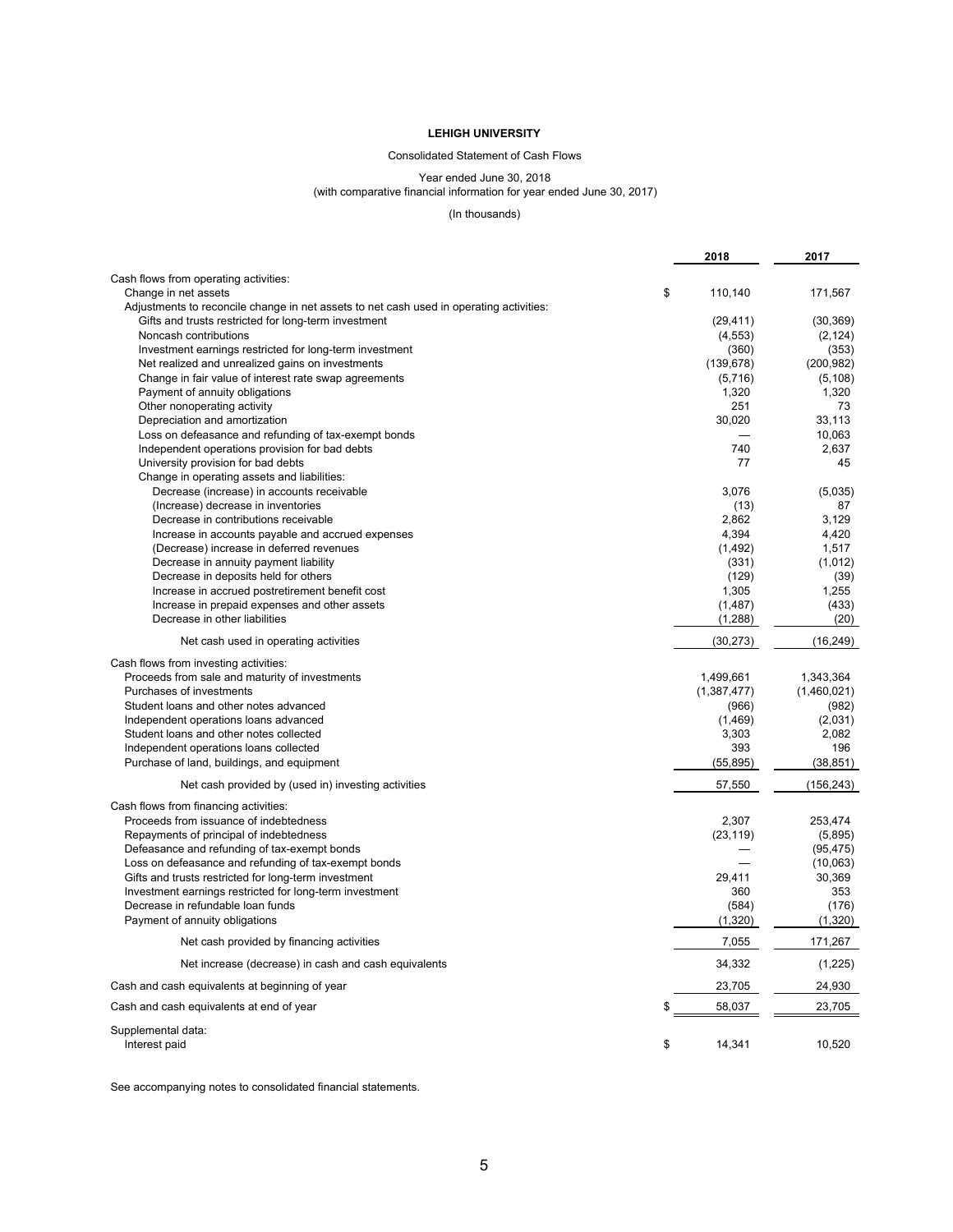Notes to Consolidated Financial Statements

June 30, 2018 (with comparative financial information for June 30, 2017)

#### **(1) Summary of Significant Accounting Policies**

#### *(a) Organization*

Lehigh University (the University), an independent, nondenominational, coeducational university, is incorporated in the Commonwealth of Pennsylvania as a nonprofit corporation and is a tax-exempt organization as described in Section 501(c)(3) of the Internal Revenue Code of 1986, as amended. The University is accredited by the Middle States Association of Colleges and Schools.

Founded in 1865, the University has approximately 5,100 undergraduates within its three major units – the College of Arts and Sciences, the College of Business and Economics, and the P.C. Rossin College of Engineering and Applied Science – and approximately 1,900 students enrolled in graduate programs offered through these colleges and in the College of Education.

The University's subsidiary organization, LU Properties, LLC (LU Properties), a Pennsylvania limited liability company, serves as Manager for twenty-three limited liability companies that were established as a result of a real estate gift. The University is the sole member of all of the limited liability companies. As Manager, LU Properties is responsible for the strategic and operational aspects of the real estate investment. The results of their operations are shown as nonoperating investment return in the University's consolidated statement of activities.

LU Properties also serves as Manager for South River Investments LLC (South River) and So-Beth Funding LLC (So-Beth Funding). South River, a Pennsylvania limited liability company, was formed to own and develop certain real estate properties in the local community. The results of South River's operations appear as public service in the University's consolidated statement of activities.

So-Beth Funding was formed to improve the condition of residential properties and quality of property management in the South Bethlehem community in order to create a more attractive and safe neighborhood for University students and the greater community. The results of So-Beth Funding's operations appear primarily as investment return in the University's consolidated statement of activities.

The Ben Franklin Technology Partners of Northeastern PA (BFTP), Manufacturers Resource Center (MRC), and Lehigh and Northampton Counties Revolving Loan Fund (RLF) are also wholly owned subsidiaries of the University. The results of their operations are shown as independent operations in the University's consolidated statement of activities.

BFTP is an entity that encourages public and private sector cooperation in stimulating economic growth. BFTP provides funds to its clients under the terms of its early stage loan programs and manufacturer grants. Considering the nature of the loans and collection history, BFTP has recorded an estimated allowance for doubtful collections.

MRC provides resources to help small and medium-sized regional manufacturing companies enhance their ability to compete successfully by providing consulting, education, and strategic partnering services. RLF's principal activity is to provide capital (in the form of loans) to new and existing businesses for the purpose of creating and retaining permanent private sector jobs.

The majority of the independent operations operating revenue reported in the University's consolidated statement of activities relates to BFTP and MRC revenue received in the form of federal and state grants, client fees for services, and investment return.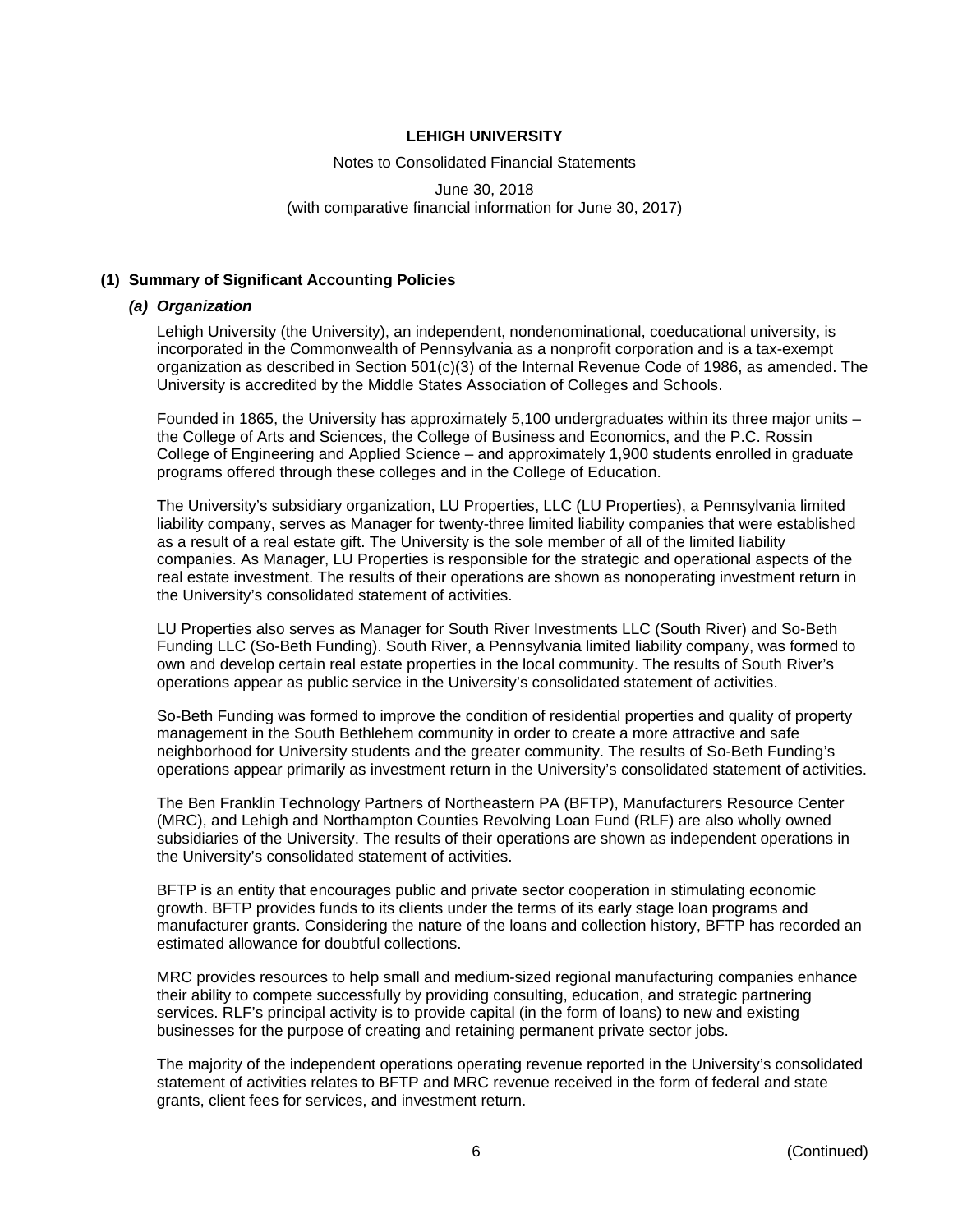Notes to Consolidated Financial Statements

June 30, 2018 (with comparative financial information for June 30, 2017)

The assets and liabilities of all subsidiary organizations appear in the appropriate line items of the consolidated statement of financial position.

#### *(b) Basis of Presentation*

The accompanying consolidated financial statements of the University include all subsidiary organizations and have been prepared on the accrual basis of accounting and in conformity with U.S. generally accepted accounting principles (GAAP). All significant interorganizational balances and transactions have been eliminated.

The University's consolidated financial statements are presented in accordance with the external financial reporting requirements for not-for-profit organizations, which include three basic financial statements and the classification of resources into three separate classes of net assets, as follows:

*Unrestricted* – Net assets that are free of donor-imposed restrictions; all revenues, expenses, gains, and losses that are not changes in permanently or temporarily restricted net assets. Unrestricted net assets may be designated for specific purposes by action of the Board of Trustees or management.

*Temporarily Restricted* – Net assets whose use by the University is limited by donor-imposed stipulations that either expire by passage of time or that can be fulfilled or removed by actions of the University pursuant to those stipulations.

*Permanently Restricted* – Net assets whose use by the University is limited by donor-imposed stipulations that neither expire with the passage of time nor can be fulfilled or otherwise removed by actions of the University. Generally, the donors of these assets permit the University to use all or part of the investment income on related investments for general or specific purposes. Such assets primarily include the University's permanent endowment fund.

Nonoperating activities reflect transactions of a long-term investment or capital nature, including contributions restricted for acquisitions of facilities and equipment, contributions restricted with donor-imposed stipulations, gains and losses on investments net of the University's spending policy, and certain postretirement benefits-related changes in net assets.

#### *(c) Cash Equivalents*

All highly liquid investments with an original maturity of three months or less, except those held for long-term investment purposes, are considered to be cash equivalents.

#### *(d) Inventories*

Inventories are stated at the lower of cost or net realizable value.

#### *(e) Investments*

Investments are stated at fair value or net asset value (NAV) as a practical expedient to fair value (see note 4).

Unrealized gains and losses on investments are included in nonoperating investment return in the consolidated statement of activities.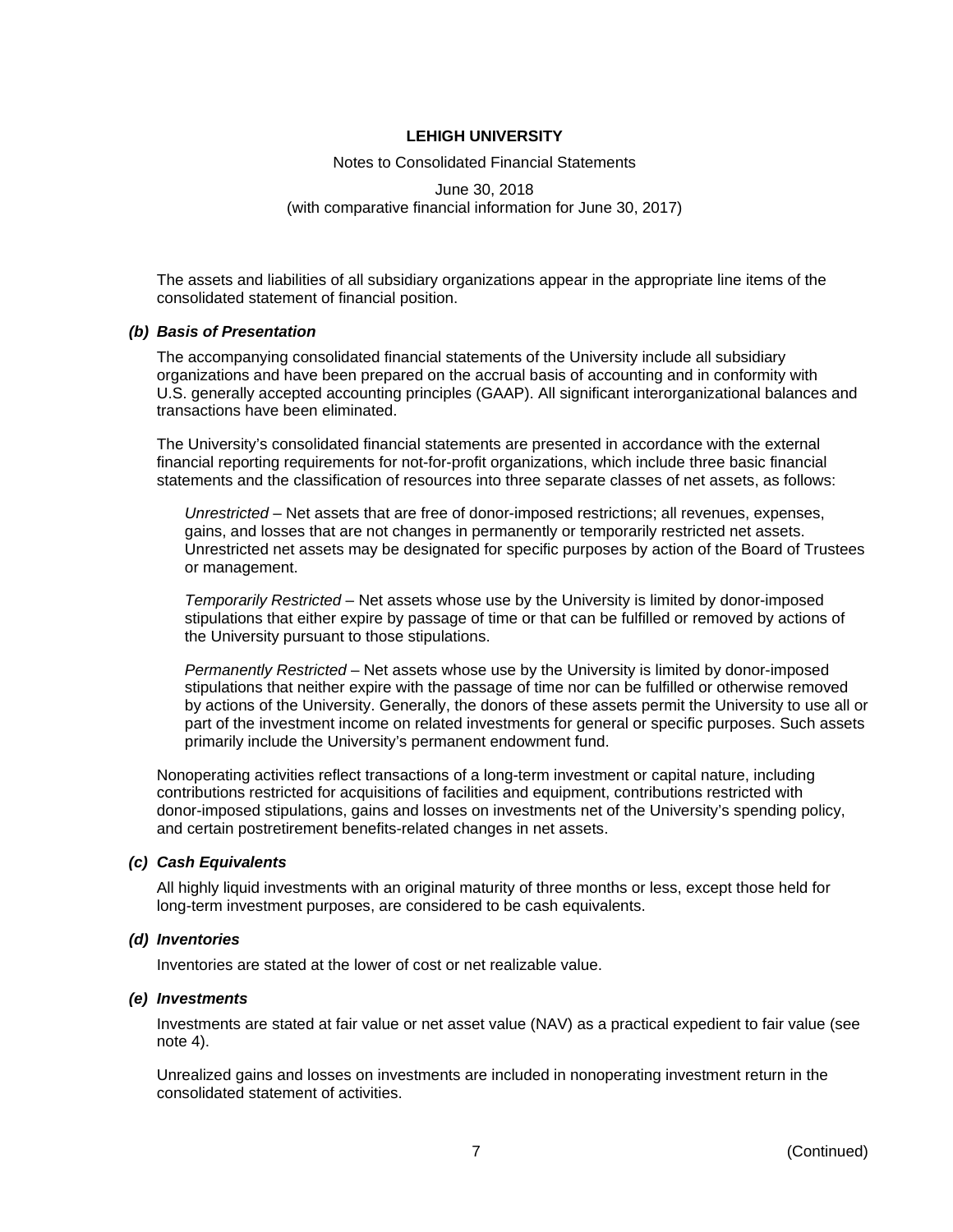#### Notes to Consolidated Financial Statements

### June 30, 2018 (with comparative financial information for June 30, 2017)

The University's investments are exposed to various risks such as interest rate, market, and credit risks. Such risks, and the resulting investment security values, may be influenced by changes in economic conditions and market perceptions and expectations. Accordingly, it is at least reasonably possible that changes in the values of investment securities will occur in the near term and that such changes could materially affect the amounts reported in the consolidated statement of financial position.

#### *(f) Contributions*

Contributions received, including unconditional promises to give, are recognized as revenues when the donor's commitment is received. Unconditional promises to give are recognized at the estimated present value of the future cash flows, net of allowances. Allowances for uncollectible amounts are recorded based on management's estimate of realizability of the underlying pledges.

Contributions made toward long-lived assets are held as temporarily restricted until the asset is completed and available for use. At such time, the contribution is considered to be released from restriction and reclassified to unrestricted net assets. Contributions that are released from restriction within the year received are classified as unrestricted gifts. Gifts of noncash assets are recorded at their fair value. Conditional promises are recorded when donor stipulations are substantially met.

#### *(g) Split-Interest Agreements and Annuities Payable*

The University's split-interest agreements with donors consist primarily of annuity, life income, and charitable trusts for which the University serves as trustee. A majority of the assets held in these trusts are included in investments. Contribution revenues are recognized at the date the trusts are established after recording liabilities for the present value of the estimated future payments to be made to the donors and/or other beneficiaries. The liabilities are adjusted during the term of the trusts for changes in the value of the assets and changes in the estimated present value of future cash outflows and other changes in the estimates of future benefits.

The annuities payable represent the net present value of future cash outflows over the annuitant's life expectancy, as required by the annuity agreements. The net present value is calculated using a discount rate range of 1.57% to 7.5%. The University is required by the laws of certain states to register and maintain reserves against charitable gift annuities. Such reserves amounted to approximately \$11.1 million and \$11.2 million as of June 30, 2018 and 2017, respectively, and are reported within investments in the consolidated statement of financial position.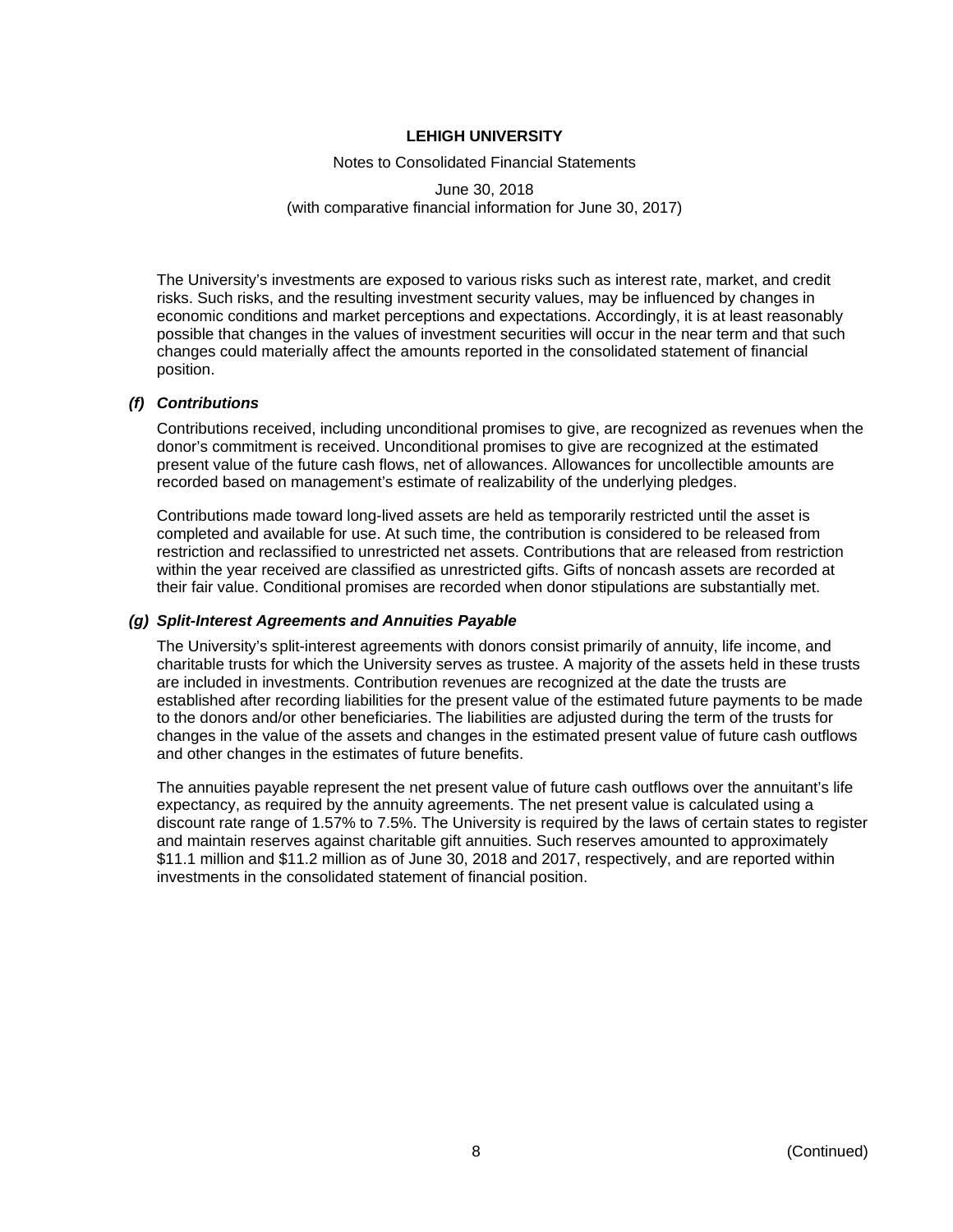Notes to Consolidated Financial Statements

June 30, 2018 (with comparative financial information for June 30, 2017)

### *(h) Land, Buildings, and Equipment*

Land, buildings, and equipment are carried at cost or at the fair market value at the date of the gift, less accumulated depreciation. Depreciation is computed on a straight-line basis over the estimated useful lives of the related asset. Depreciation is not recorded on land. Such assets and lives generally are as follows:

> Buildings 50 to 60 years Equipment 5 to 10 years Leasehold and other improvements 10 to 20 years

### *(i) Tuition and Fees*

Tuition and fees are reported net of financial aid that effectively reduces the amount of tuition and fees collected from students. Financial aid amounts offset against gross tuition and fees for 2018 and 2017 were \$99.6 million and \$91.6 million, respectively.

### *(j) Asset Retirement Liabilities*

The University recognizes a liability for legal obligations associated with asset retirements in the period in which the obligation is incurred if a reasonable estimate of the fair value of the obligation can be made. When the liability is initially recorded, the University capitalizes the cost of the asset retirement obligation by increasing the carrying amount of the related long-lived asset. The liability is accreted to its present value each period, and the capitalized cost associated with the retirement obligation is depreciated over the useful life of the asset. Upon settlement of the obligation, any difference between the cost to settle the asset retirement obligation and the liability recorded is recognized as a gain or loss in the consolidated statement of activities.

### *(k) Deferred Revenues*

Revenues received in exchange transactions for specific activities that have not yet taken place are recorded as deferred revenue. Significant components of deferred revenue include student tuition and educational fees received in advance of services to be rendered and unexpended advances of grant and contract revenues.

### *(l) Use of Estimates*

The preparation of the University's consolidated financial statements requires management to make estimates and assumptions that affect the reported amounts of assets and liabilities and disclosure of contingent assets and liabilities at the dates of the consolidated statement of financial position and the reported amounts of revenue and expense included in the consolidated statement of activities. Actual results could differ from such estimates. Significant estimates include alternative investments that are measured at NAV per share as a practical expedient for fair value, the postretirement benefit liability, and contributions receivable that are recognized at the estimated present value of the future cash flows, net of allowances.

### *(m) Reclassifications*

Certain 2017 amounts have been reclassified to conform to their presentation in the 2018 consolidated financial statements.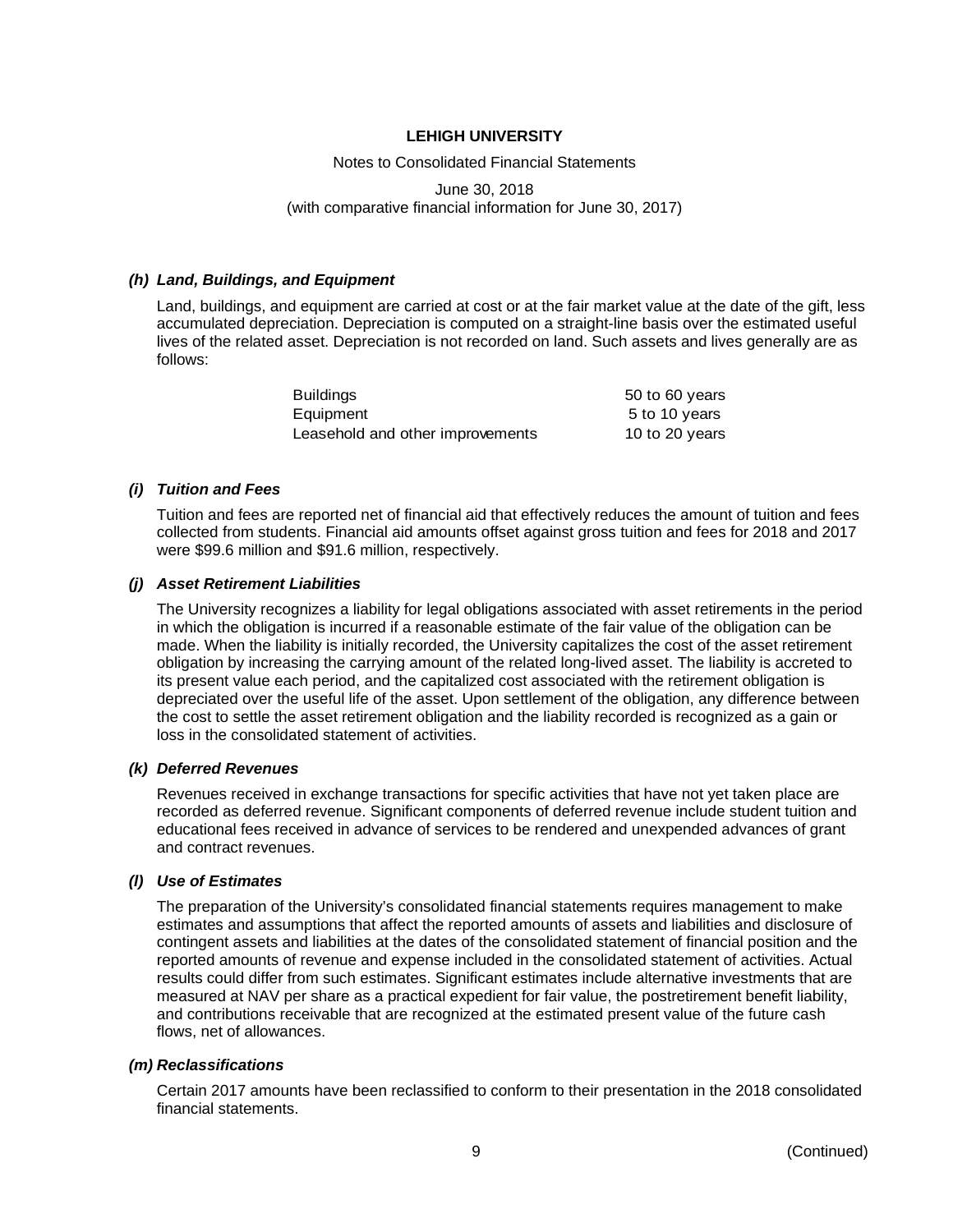Notes to Consolidated Financial Statements

June 30, 2018 (with comparative financial information for June 30, 2017)

#### *(n) Prior Year Summarized Financial Information*

The consolidated financial statements include certain prior year summarized comparative information in total but not by net asset class. Such information does not include sufficient detail to constitute a presentation in conformity with GAAP. Accordingly, such information should be read in conjunction with the University's consolidated financial statements for the year ended June 30, 2017, from which the summarized information was derived.

### **(2) Investments**

Investments by major category at June 30, 2018 and 2017 are as follows (in thousands):

|                                      |    | 2018      | 2017      |
|--------------------------------------|----|-----------|-----------|
| Short-term investments               | \$ | 132,093   | 82,212    |
| Fixed income investments:            |    |           |           |
| U.S. government                      |    | 175,888   | 195,072   |
| Corporate                            |    | 164,711   | 230,542   |
| Other                                |    | 3,312     | 2,845     |
| Corporate stocks                     |    | 14,359    | 12,000    |
| Mutual and exchange-traded funds     |    | 163,528   | 245,862   |
| Real estate                          |    | 21,158    | 18,653    |
| Alternative investments:             |    |           |           |
| Public equity                        |    | 581,031   | 460,418   |
| Absolute return                      |    | 301,981   | 297,745   |
| Private investments                  |    | 336,968   | 323,238   |
| Life insurance and other investments |    | 3,866     | 3,212     |
| <b>Total investments</b>             | S  | 1,898,895 | 1,871,799 |

The University's investments are comprised of the assets of the University's endowment, assets supporting certain split-interest agreements, and other investments for general operating purposes. Investments are reported at fair value or NAV as a practical expedient to fair value. Note 4, *Fair Value Measurements*, provides additional information about inputs used to determine fair value and about investments reported at NAV.

The majority of endowment and annuity fund investments are combined in investment pools with each individual account subscribing to or disposing of shares on the basis of the fair value per share. The investment objective is to maximize long-term total return through a combination of income and capital appreciation in a manner consistent with sound investment practices.

The University is obligated under certain investment agreements to periodically advance additional funding up to contractual levels. At June 30, 2018 and 2017, the University had unfunded commitments of \$208 million and \$172 million, respectively. The investment agreements do not specify exact funding dates; however, it is likely that funding will occur over the next several years. Funds to meet these commitments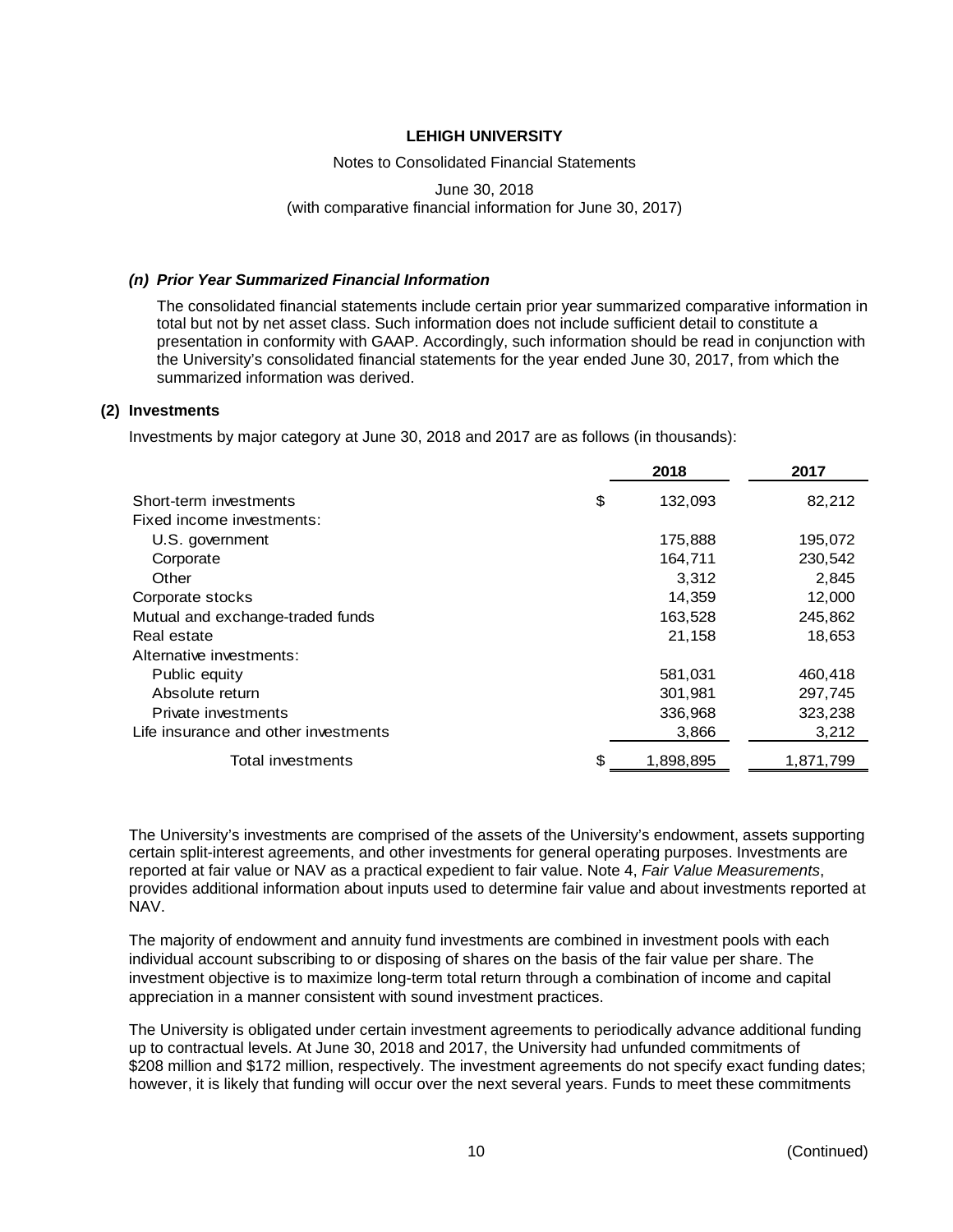### Notes to Consolidated Financial Statements

### June 30, 2018 (with comparative financial information for June 30, 2017)

will be generated from rebalancing the investment pool asset allocation, as well as donor gifts and existing cash.

The components of total investment return are reflected below (in thousands). Investment earnings at both June 30, 2018 and 2017 are net of investment expenses.

|                                                            | 2018         | 2017    |
|------------------------------------------------------------|--------------|---------|
| Investment earnings                                        | \$<br>15.060 | 10,577  |
| Net realized and unrealized gains                          | 132,893      | 197,625 |
|                                                            | 147,953      | 208,202 |
| Independent operations - net realized and unrealized gains | 6,785        | 3,357   |
| Independent operations - other investment earnings         | 865          | 660     |
| Total                                                      | 155,603      | 212,219 |

Investment return, as reflected in the consolidated statement of activities, consists of the following components (in thousands):

|                                                        | 2018         | 2017    |
|--------------------------------------------------------|--------------|---------|
| Operating:                                             |              |         |
| Endowment spending distribution                        | \$<br>66,083 | 65,105  |
| Spending distribution - other                          | 11,742       | 11,748  |
| Gains and other investment earnings                    | 8,567        | 6,662   |
|                                                        | 86,392       | 83,515  |
| Independent operations - realized gains                | 9,391        | 565     |
| Independent operations - other investment earnings     | 865          | 660     |
| <b>Total operating</b>                                 | 96,648       | 84,740  |
| Nonoperating:                                          |              |         |
| Endowment spending distribution                        | 775          | 573     |
| Other investment losses (net)                          | (415)        | (220)   |
| Net realized and unrealized gains, net of spending     |              |         |
| distribution                                           | 61,201       | 124,334 |
|                                                        | 61,561       | 124,687 |
| Independent operations - net unrealized (losses) gains | (2,606)      | 2,792   |
| Total nonoperating                                     | 58,955       | 127,479 |
| Total investment return                                | 155,603      | 212,219 |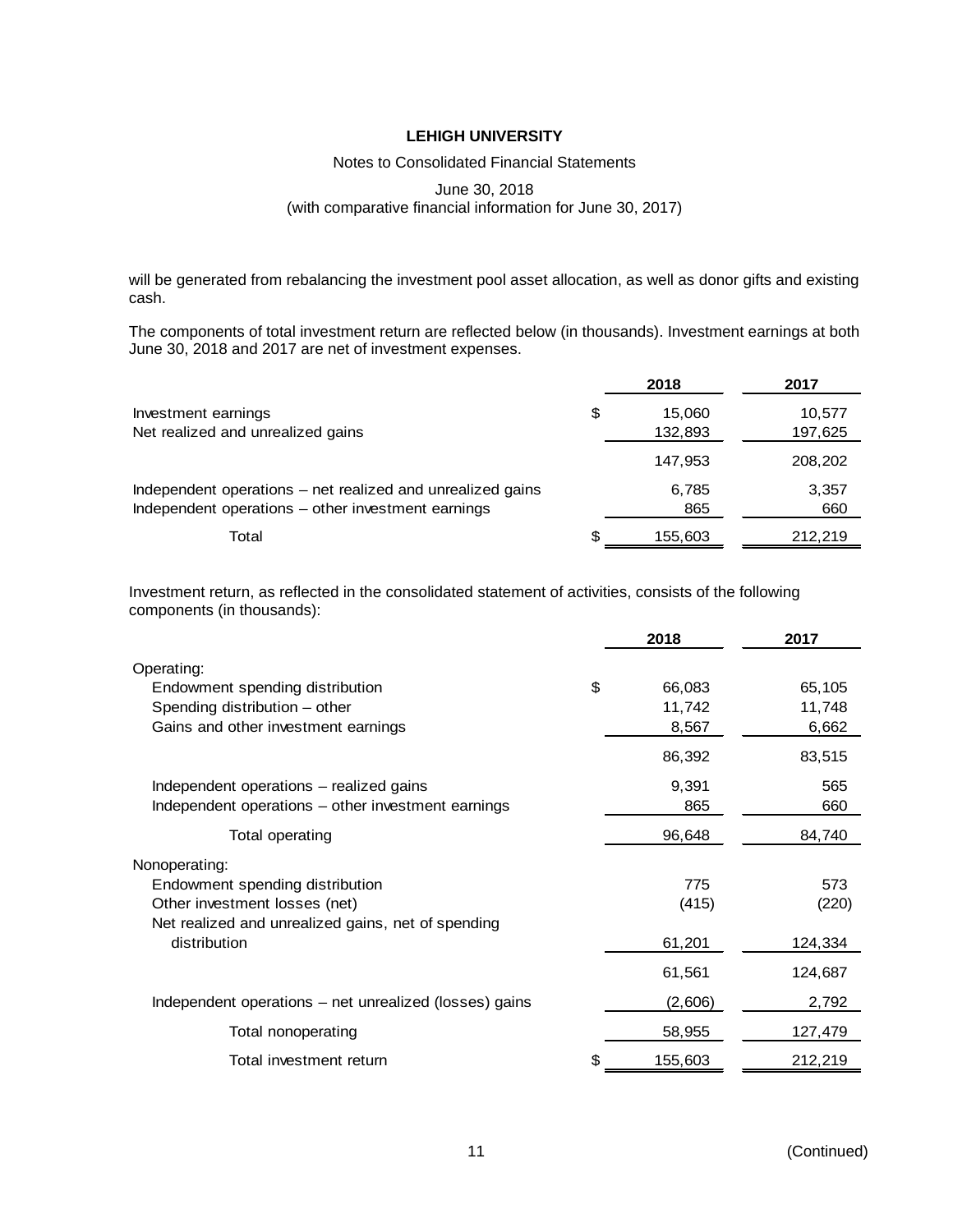Notes to Consolidated Financial Statements

June 30, 2018 (with comparative financial information for June 30, 2017)

#### **(3) Endowment Net Assets**

The University's endowment consists of approximately 2,800 individual funds established for a variety of purposes. Its endowment includes both donor-restricted funds and funds designated by the Board of Trustees to function as endowments (board-designated). Net assets associated with endowment funds are classified and reported based upon the existence or absence of donor-imposed restrictions.

From time to time, the fair value of assets associated with permanently restricted endowment funds may fall below the original fair value amount. Deficiencies of this nature at June 30, 2018 and 2017 were \$6.5 million and \$10.7 million, respectively. Such deficiencies are recorded as a decrease to unrestricted net assets and an increase to temporarily restricted net assets. These deficiencies resulted from unfavorable market fluctuations that occurred after the investment of new permanently restricted contributions.

Endowment funds include funds actively managed by the University as part of a single commingled investment pool as well as a limited number of individual funds that are separately invested or held in trust by others. The principal financial objective of the endowment pool is that the real purchasing power of the endowment principal should be preserved and, if possible, enhanced, to help ensure the University's financial future. The productivity of the endowment pool must strike a balance between the preservation of principal in real terms for perpetuity and supporting a spending policy that sustains the educational mission of the University.

The Prudent Investor Rule of the Commonwealth of Pennsylvania views investment prudence on the part of the fiduciary from the standpoint of the total portfolio. Therefore, any reasonable investment may be considered for endowment pool assets as long as the risk and return tradeoff of the entire portfolio is prudent. The University's investment policy includes a target asset allocation, well diversified among suitable asset classes that is expected to generate, on average, the level of expected return necessary to meet endowment objectives at a responsible level of volatility consistent with achieving that return. To monitor the effectiveness of the investment strategy of the endowment pool, performance goals are established to exceed the expected real rate of return, established benchmark indices, and the median return of comparable endowment funds.

Commonwealth of Pennsylvania law permits the University to allocate to operating income a minimum of 2% and a maximum of 7% of a three-year moving average of the market value of the endowed assets. Unless the terms of the gift instrument state otherwise, accumulated endowment gains may be spent over time by the University. Therefore, in accordance with Commonwealth of Pennsylvania law regarding the investment of trust funds, gains on permanently restricted funds are classified as temporarily restricted net assets until appropriated under the spending policy. Net gains in excess of the spending policy are reflected as nonoperating investment return activity.

The University has an endowment spending policy based on 5% of a three-year moving average market value with a minimum increase of 0% per year and a maximum increase of 10% per year over the prior year's spending rate.

Any income earned in excess of the spending limit is reinvested while funds may be withdrawn from investment return earned in prior years if income is less than the spending policy provision. This is designed to insulate investment policy from budgetary pressures, and to insulate program spending from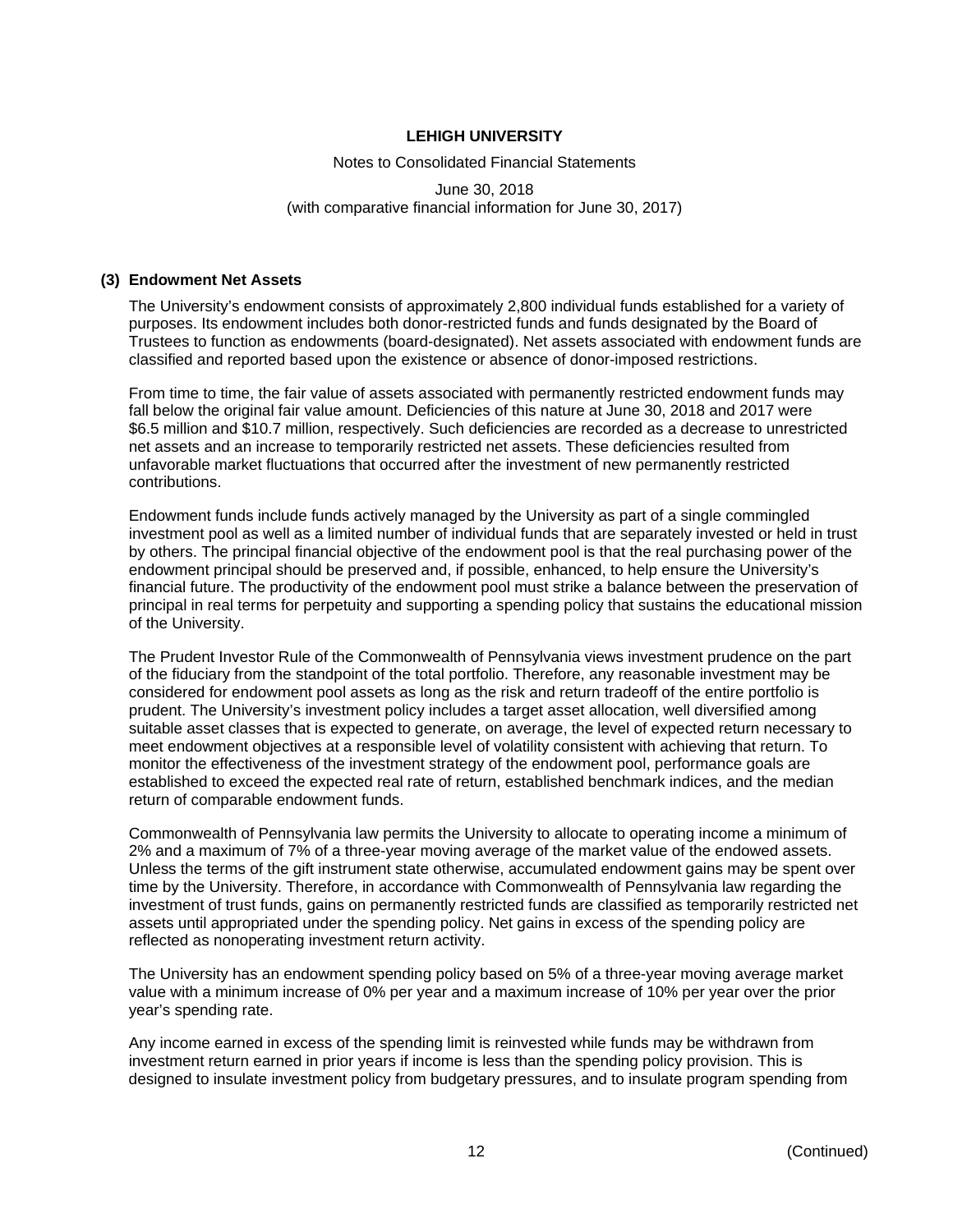#### Notes to Consolidated Financial Statements

### June 30, 2018 (with comparative financial information for June 30, 2017)

fluctuations in capital markets. Average annual spending rates per share were 5.1% and 5.4% for fiscal years 2018 and 2017, respectively.

Endowment net asset composition as of June 30, 2018 (in thousands):

|                                                                                  |   | Unrestricted | Temporarily<br>restricted | <b>Permanently</b><br>restricted | Total     |
|----------------------------------------------------------------------------------|---|--------------|---------------------------|----------------------------------|-----------|
| Donor-restricted endowment funds (corpus) \$<br>Board-designated endowment funds |   | (6, 456)     | 12.178                    | 525.922                          | 531,644   |
| (corpus)                                                                         |   | 224.896      |                           |                                  | 224,896   |
| Accumulated gains on endowment funds                                             |   | 190.027      | 355,072                   |                                  | 545,099   |
| Total endowment net assets                                                       | S | 408,467      | 367,250                   | 525,922                          | 1,301,639 |

Endowment net asset composition as of June 30, 2017 (in thousands):

|                                                                               |    | <b>Unrestricted</b> | Temporarily<br>restricted | Permanently<br>restricted | Total     |
|-------------------------------------------------------------------------------|----|---------------------|---------------------------|---------------------------|-----------|
| Donor-restricted endowment funds (corpus)<br>Board-designated endowment funds | S  | (10, 687)           | 15.847                    | 502.475                   | 507,635   |
| (corpus)                                                                      |    | 220.364             |                           |                           | 220.364   |
| Accumulated gains on endowment funds                                          |    | 176,081             | 323,906                   |                           | 499,987   |
| Total endowment net assets                                                    | \$ | 385,758             | 339,753                   | 502.475                   | 1,227,986 |

Changes in endowment net assets for the year ended June 30, 2018 (in thousands):

|                                        | Unrestricted  | Temporarily<br>restricted | Permanently<br>restricted | Total     |
|----------------------------------------|---------------|---------------------------|---------------------------|-----------|
| Net assets, June 30, 2017              | \$<br>385,758 | 339,753                   | 502,475                   | 1,227,986 |
| Investment return, net                 | 12,758        | 26                        | 140                       | 12,924    |
| Net appreciation (depreciation)        | 41.411        | 64.270                    | (115)                     | 105,566   |
| Contributions and other additions, net | 1.131         | 13                        | 23,317                    | 24,461    |
| Endowment distributions                | (29, 871)     | (36,987)                  |                           | (66, 858) |
| Other changes                          | (2,720)       | 175                       | 105                       | (2, 440)  |
| Total change in endowment funds        | 22,709        | 27,497                    | 23,447                    | 73,653    |
| Net assets, June 30, 2018              | \$<br>408,467 | 367,250                   | 525,922                   | 1,301,639 |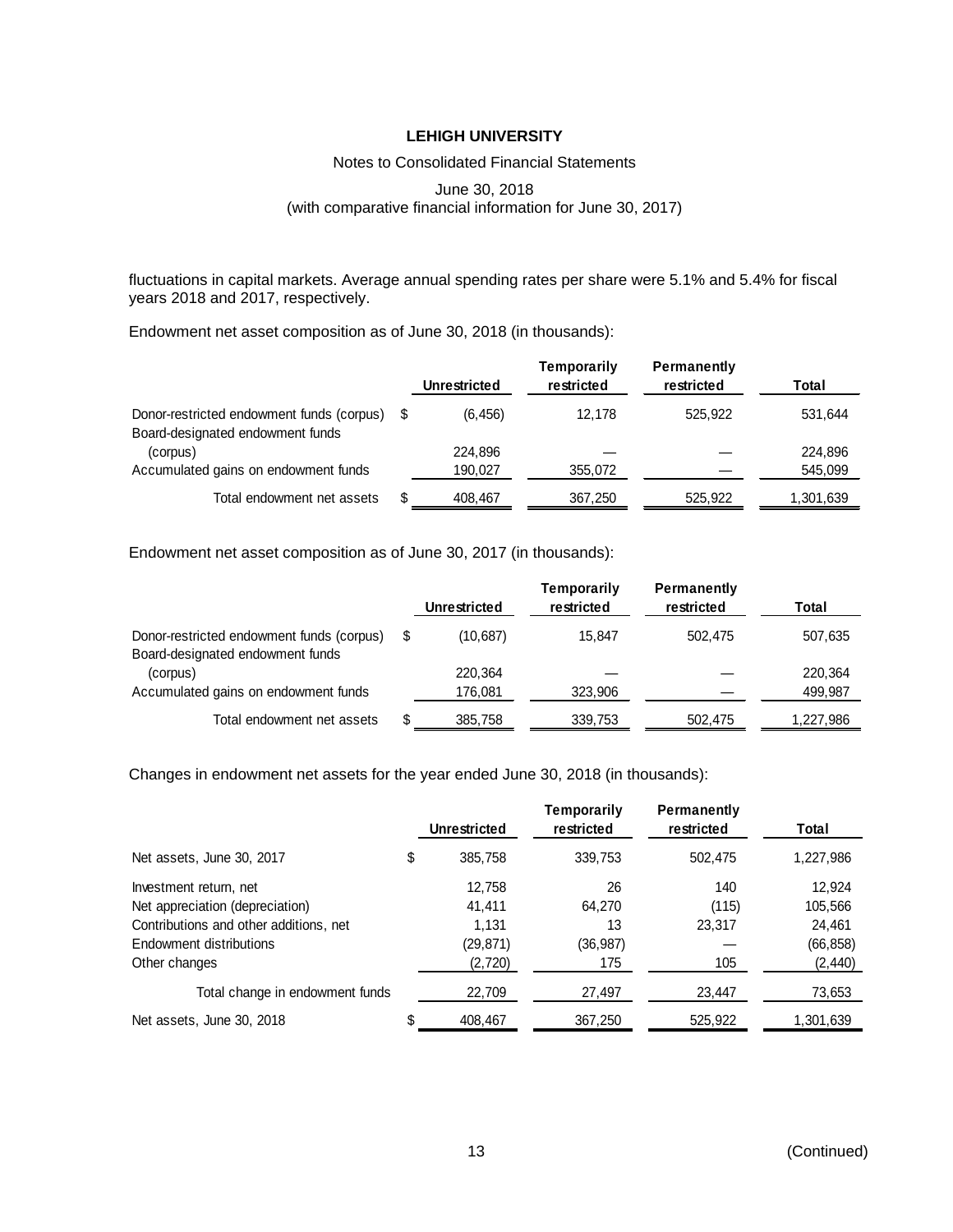#### Notes to Consolidated Financial Statements

### June 30, 2018 (with comparative financial information for June 30, 2017)

Changes in endowment net assets for the year ended June 30, 2017 (in thousands):

|                                        | Unrestricted  | Temporarily<br>restricted | <b>Permanently</b><br>restricted | Total     |
|----------------------------------------|---------------|---------------------------|----------------------------------|-----------|
| Net assets, June 30, 2016              | \$<br>342.680 | 289,449                   | 476,063                          | 1,108,192 |
| Investment return, net                 | 10.577        | 24                        | 174                              | 10,775    |
| Net appreciation                       | 75,985        | 86,805                    | 450                              | 163,240   |
| Contributions and other additions, net | 1.088         | 9                         | 25,788                           | 26,885    |
| Endowment distributions                | (29, 204)     | (36, 474)                 |                                  | (65, 678) |
| Other changes                          | (15,368)      | (60)                      |                                  | (15, 428) |
| Total change in endowment funds        | 43,078        | 50,304                    | 26,412                           | 119,794   |
| Net assets, June 30, 2017              | \$<br>385.758 | 339,753                   | 502,475                          | 1,227,986 |

### **(4) Fair Value Measurements**

The three levels of the fair value hierarchy are described below. The hierarchy gives the highest priority to unadjusted quoted or published prices in active markets for identical assets or liabilities (Level 1 measurements) and lowest priority to unobservable inputs (Level 3 measurements):

- Level 1 Unadjusted quoted or published prices in active markets that are accessible at the measurement date for identical assets or liabilities.
- Level 2 Quoted prices for instruments that are identical or similar in markets that are not active and model-derived valuations for which all significant inputs are observable, either directly or indirectly in active markets.
- Level 3 Prices or valuations that require inputs that are both significant to the fair value measurement and are unobservable.

The hierarchy requires the use of observable market data when available. The level in the fair value hierarchy within which a fair value measurement in its entirety falls is based on the lowest-level input that is significant to the measurement.

The following discussion describes the valuation methodologies used for assets and liabilities measured at fair value:

### *(a) Short-Term Assets and Liabilities*

The carrying amount of student accounts receivable, accounts payable and accrued expenses, and the commercial paper component of the University's debt approximates fair value due to the short maturity of these financial instruments.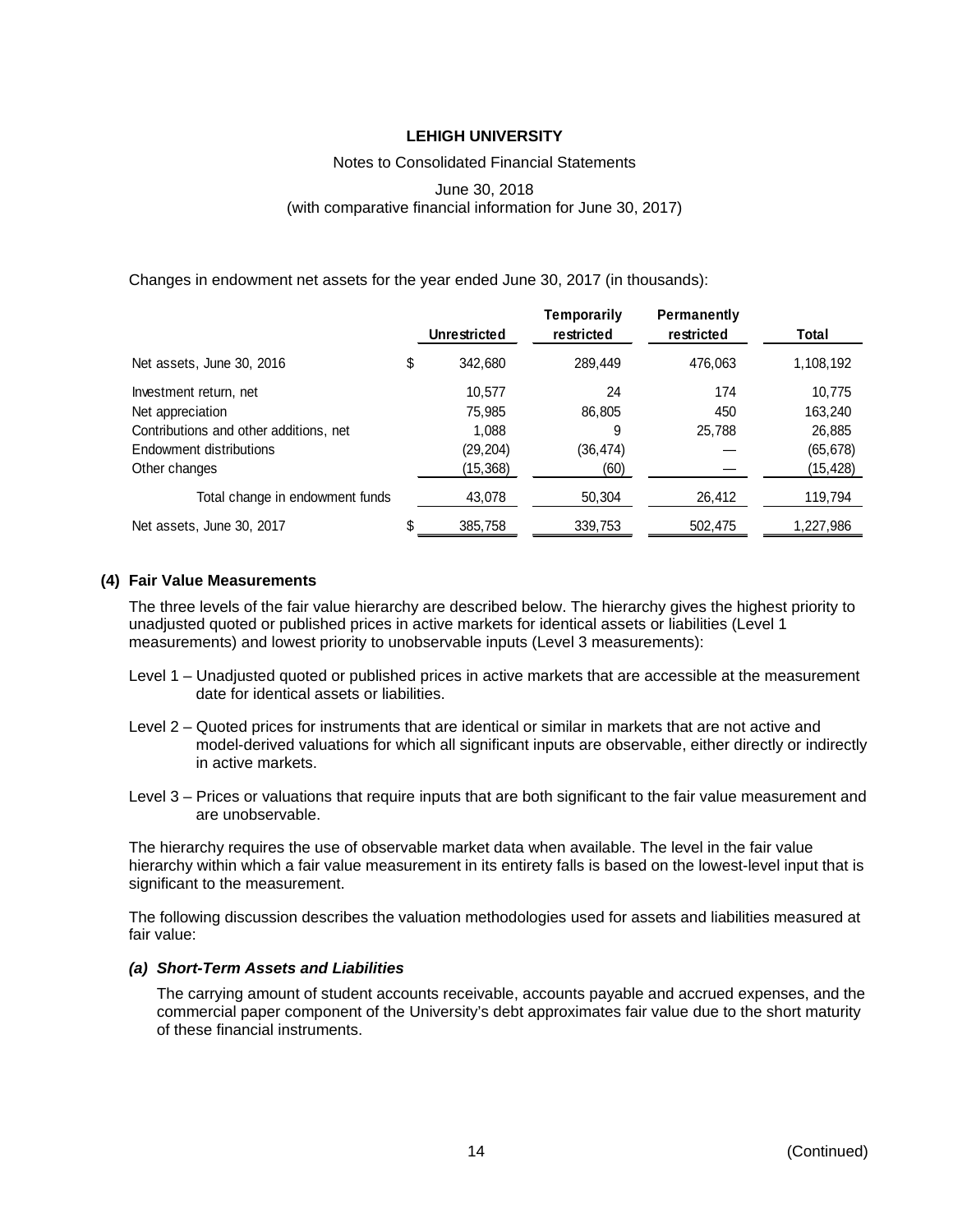Notes to Consolidated Financial Statements

June 30, 2018 (with comparative financial information for June 30, 2017)

#### *(b) Notes Receivable*

Notes receivable are carried at face value less an allowance for doubtful accounts. A reasonable estimate of the fair value of loans receivable under student loan programs is not practical to determine because the federally sponsored loans are subject to significant government restrictions as to marketability, interest rates, and repayment terms. Because of the early stage nature of the companies to which program loans are provided by BFTP and the lack of a secondary market for such securities, it is not practical to determine their fair value.

#### *(c) Contributions Receivable*

The University values contributions receivable at fair value on the date the pledge is received using the present value of future cash flows. Contributions receivable are not measured at fair value subsequent to this initial measurement, because the discount rate selected for each contribution remains constant over time.

#### *(d) Funds Held in Trust by Others*

Funds held in trust by others are held and administered by outside trustees, with the University deriving income or a residual interest from the assets of such funds. Funds held in trust by others are recognized at the estimated fair value of the assets or the present value of the future cash flows when the irrevocable trust is established or the University is notified of its existence. As of June 30, 2018 and 2017, the inputs to fair value of these funds are classified as Level 2 or Level 3, depending on whether the assets will ultimately be distributed to the University.

### *(e) Split-Interest Agreements*

Depending on the type of agreement, fair value measurements for split-interest agreements are performed either at inception or on a recurring basis. Fair value of the residual gift is generally based on the present value of expected future cash flows including payments to beneficiaries and investment return, and Level 3 inputs include the life expectancy of the donor and other beneficiaries as well as financial assumptions.

#### *(f) Interest Rate Swaps*

The fair value of the University's rate swap liability is based on valuations provided by an independent party, taking into account current interest rates and the current creditworthiness of the swap counterparties, which are considered Level 2 inputs to fair value.

#### *(g) Investments*

Fair value of equity securities has been determined from observable market or published quotations, when available. Fair value for fixed maturity securities is based upon prices provided by the University's investment managers and custodian banks. Both the investment managers and the custodian banks use a variety of pricing sources to determine fixed maturity market valuations.

Estimated fair value of alternative investments that are not readily marketable is recorded at the NAV as provided by external investment managers as a practical expedient for fair value. The University reviews and evaluates the values provided by external investment managers and agrees with the valuation methods and assumptions used in determining the NAV of those investments.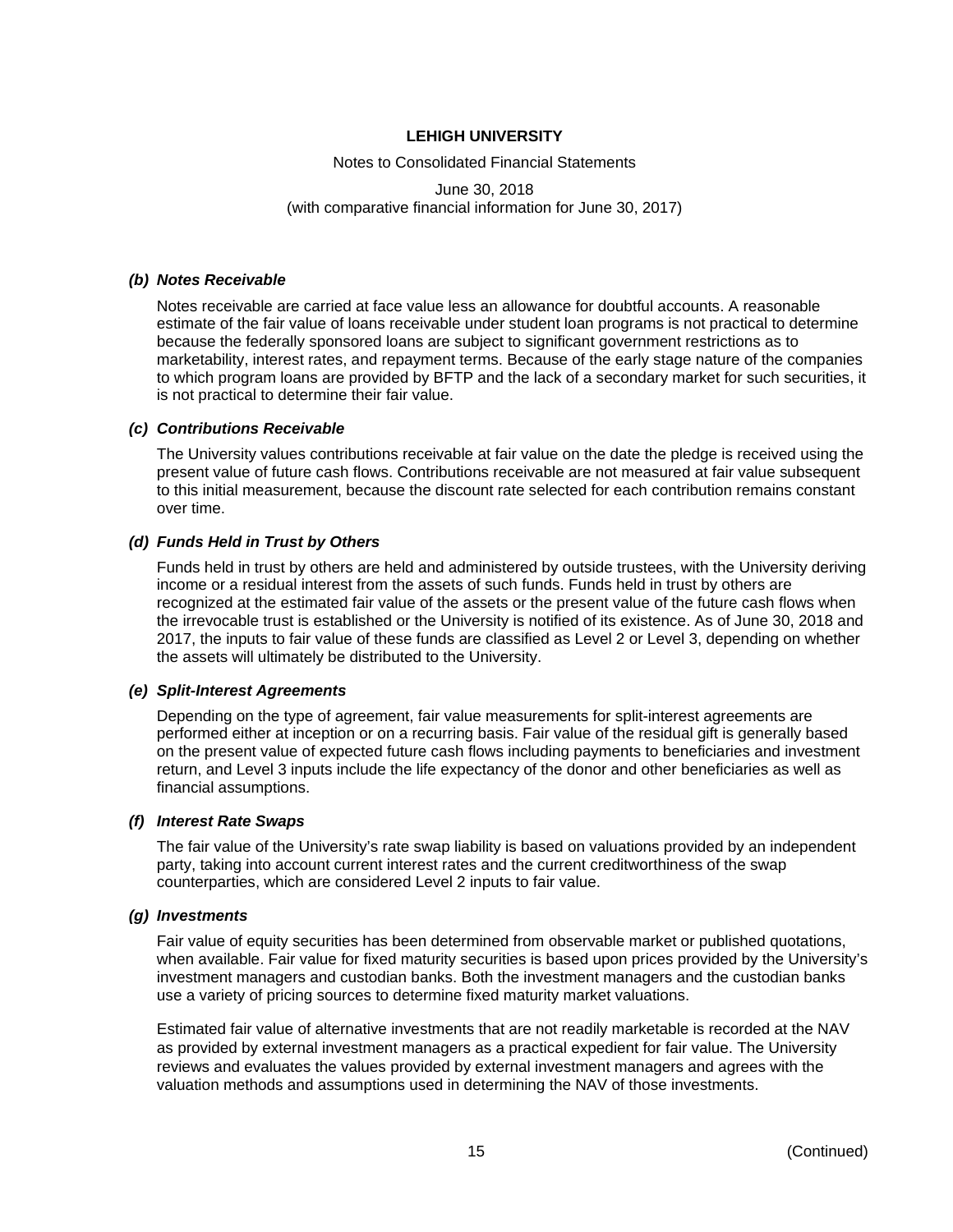### Notes to Consolidated Financial Statements

### June 30, 2018 (with comparative financial information for June 30, 2017)

Certain investments that are measured at fair value using the NAV per share (or its equivalent) practical expedient have not been categorized in the fair value hierarchy. The fair value amounts presented in the tables below are intended to permit reconciliation of the fair value hierarchy to the amounts presented in the statement of financial position.

The following table presents the University's fair value for investments at June 30, 2018 (in thousands):

|                                                           |                                                                       | <b>Fair value measurements</b><br>at reporting date using        |                                                    |                                                               |           |
|-----------------------------------------------------------|-----------------------------------------------------------------------|------------------------------------------------------------------|----------------------------------------------------|---------------------------------------------------------------|-----------|
|                                                           | Quoted or<br>published<br>prices<br>in active<br>markets<br>(Level 1) | <b>Significant</b><br>other<br>observable<br>inputs<br>(Level 2) | Significant<br>unobservable<br>inputs<br>(Level 3) | <b>Measured</b><br>at NAV per<br>share (or its<br>equivalent) | Total     |
| \$<br>Short-term investments<br>Fixed income investments: | 132,093                                                               |                                                                  |                                                    |                                                               | 132,093   |
| U.S. government                                           | 139,320                                                               | 36,568                                                           |                                                    |                                                               | 175,888   |
| Corporate                                                 |                                                                       | 164,711                                                          |                                                    |                                                               | 164,711   |
| Other                                                     |                                                                       | 3,312                                                            |                                                    |                                                               | 3,312     |
| Corporate stocks                                          | 14,359                                                                |                                                                  |                                                    |                                                               | 14,359    |
| Mutual and exchange-traded funds                          | 163,528                                                               |                                                                  |                                                    |                                                               | 163,528   |
| Real estate<br>Alternative investments:                   |                                                                       | 21,158                                                           |                                                    |                                                               | 21,158    |
| Public equity                                             |                                                                       | 14,695                                                           |                                                    | 566,336                                                       | 581,031   |
| Absolute return                                           |                                                                       |                                                                  |                                                    | 301,981                                                       | 301,981   |
| Private investments                                       |                                                                       |                                                                  |                                                    | 336,968                                                       | 336,968   |
| Life insurance and other                                  |                                                                       |                                                                  |                                                    |                                                               |           |
| investments                                               | 3,861                                                                 | 5                                                                |                                                    |                                                               | 3,866     |
| Total investments<br>\$                                   | 453,161                                                               | 240,449                                                          |                                                    | 1,205,285                                                     | 1,898,895 |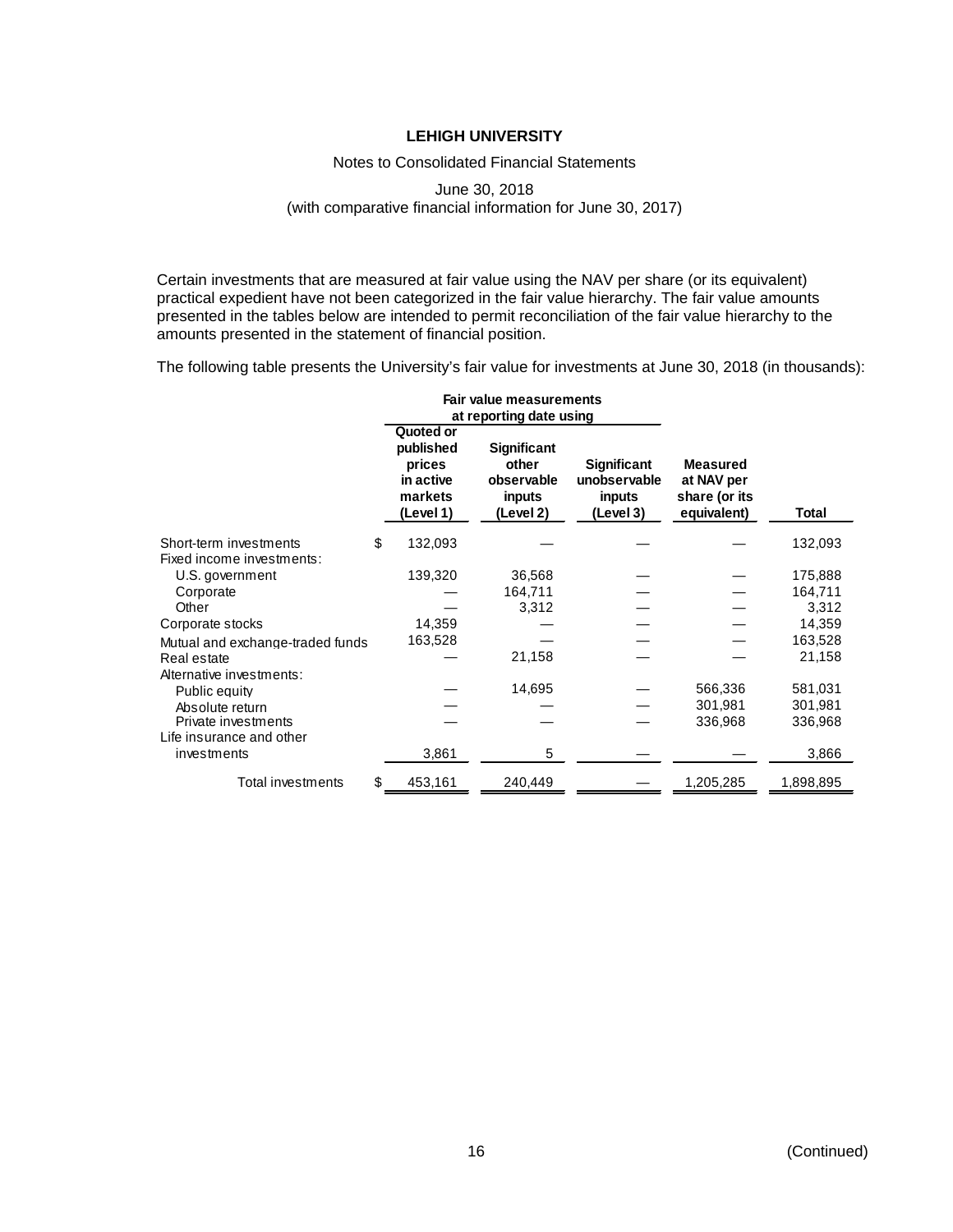Notes to Consolidated Financial Statements

### June 30, 2018 (with comparative financial information for June 30, 2017)

The following table presents the University's fair value for investments at June 30, 2017 (in thousands):

|                                                           |                                                                       | <b>Fair value measurements</b><br>at reporting date using |                                                    |                                                               |              |
|-----------------------------------------------------------|-----------------------------------------------------------------------|-----------------------------------------------------------|----------------------------------------------------|---------------------------------------------------------------|--------------|
|                                                           | Quoted or<br>published<br>prices<br>in active<br>markets<br>(Level 1) | Significant<br>other<br>observable<br>inputs<br>(Level 2) | Significant<br>unobservable<br>inputs<br>(Level 3) | <b>Measured</b><br>at NAV per<br>share (or its<br>equivalent) | <b>Total</b> |
| \$<br>Short-term investments<br>Fixed income investments: | 82,212                                                                |                                                           |                                                    |                                                               | 82,212       |
| U.S. government                                           | 154,773                                                               | 40,299                                                    |                                                    |                                                               | 195,072      |
| Corporate                                                 |                                                                       | 230,542                                                   |                                                    |                                                               | 230,542      |
| Other                                                     |                                                                       | 2,845                                                     |                                                    |                                                               | 2,845        |
| Corporate stocks                                          | 12,000                                                                |                                                           |                                                    |                                                               | 12,000       |
| Mutual and exchange-traded funds                          | 245,862                                                               |                                                           |                                                    |                                                               | 245,862      |
| Real estate                                               |                                                                       | 18,653                                                    |                                                    |                                                               | 18,653       |
| Alternative investments:                                  |                                                                       |                                                           |                                                    |                                                               |              |
| Public equity                                             |                                                                       | 30,568                                                    |                                                    | 429,850                                                       | 460,418      |
| Absolute return                                           |                                                                       |                                                           |                                                    | 297,745                                                       | 297,745      |
| Private investments                                       |                                                                       |                                                           |                                                    | 323,238                                                       | 323,238      |
| Life insurance and other                                  |                                                                       |                                                           |                                                    |                                                               |              |
| investments                                               | 3,203                                                                 | 9                                                         |                                                    |                                                               | 3,212        |
| Total investments<br>S                                    | 498,050                                                               | 322,916                                                   |                                                    | 1,050,833                                                     | 1,871,799    |

The following redemption table clarifies the nature, risk, and liquidity of the University's investments in alternative investment vehicles that are reported at NAV per share (or its equivalent) at June 30, 2018 (in thousands):

|                         |    | <b>Fair value</b> | <b>Estimated</b><br>remaining<br>lives | <b>Unfunded</b><br>commitments | <b>Redemption</b><br>terms                | <b>Redemption</b><br>notice<br>period |
|-------------------------|----|-------------------|----------------------------------------|--------------------------------|-------------------------------------------|---------------------------------------|
| Public equity (1)       | \$ | 566.336           | N/A                                    | \$                             | Weekly-annually                           | 5-120 Days                            |
| Absolute return (2):    |    | 272.645<br>29,336 | N/A<br>1-6 Years                       | 13.933<br>24,440               | Weekly-annually<br>Generally not eligible | 45-180 Days                           |
|                         |    | 301,981           |                                        | 38,373                         |                                           |                                       |
| Private investments (3) |    | 336,968           | 1-12 Years                             | 169,377                        | Generally not eligible                    |                                       |
| Total                   | S  | .205,285          |                                        | \$<br>207,750                  |                                           |                                       |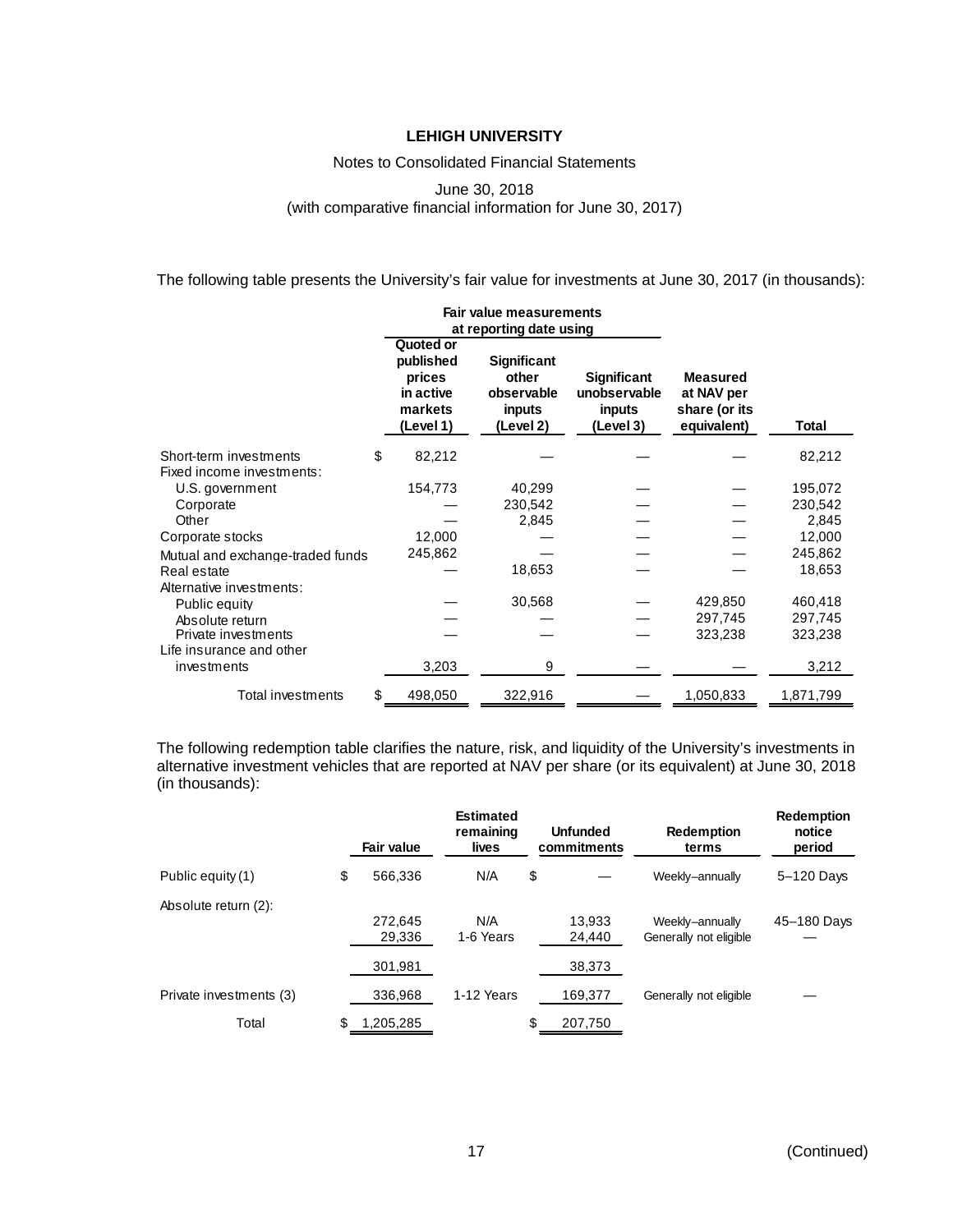### Notes to Consolidated Financial Statements

### June 30, 2018 (with comparative financial information for June 30, 2017)

- (1) This category's primary objective is to capture the returns of publicly traded equities on a global market basis in order to provide long-term growth to the endowment. Investments representing approximately 8% of the total value in this category have restrictions that prevent full redemption at June 30, 2018.
- (2) The primary objective of this category is to capture the returns associated with skill-based active management by exploiting the inefficiencies associated with marketable securities, thus providing a diversifying return stream with low correlation to returns of stocks. These funds should also provide principal protection in equity sell-offs. Investments representing approximately 33% of the total value in this category have restrictions that prevent full redemption at June 30, 2018.
- (3) This category includes investments in private equity and real estate funds. The primary objective of private equity funds is to achieve long-term returns in excess of public equity investments in part by earning an illiquidity premium. The primary objective of real estate funds is to provide portfolio diversification, with long-term returns expected to be between that of stocks and bonds. These funds will also potentially offer some protection for the endowment in the event of inflation. Private investments typically have commitment periods up to 12 years.

### **(5) Accounts Receivable**

Accounts receivable at June 30, 2018 and 2017 (net of allowances for doubtful accounts) are as follows (in thousands):

|                           | 2018 |        | 2017   |  |
|---------------------------|------|--------|--------|--|
| Accounts receivable, net: |      |        |        |  |
| Student accounts          | \$   | 398    | 581    |  |
| Grants and contracts      |      | 6,997  | 8,918  |  |
| Investment income         |      | 2,327  | 2,902  |  |
| Other                     |      | 4,523  | 4,618  |  |
|                           | \$   | 14.245 | 17.019 |  |

Allowances for doubtful accounts were \$3.1 million and \$3.5 million in 2018 and 2017, respectively.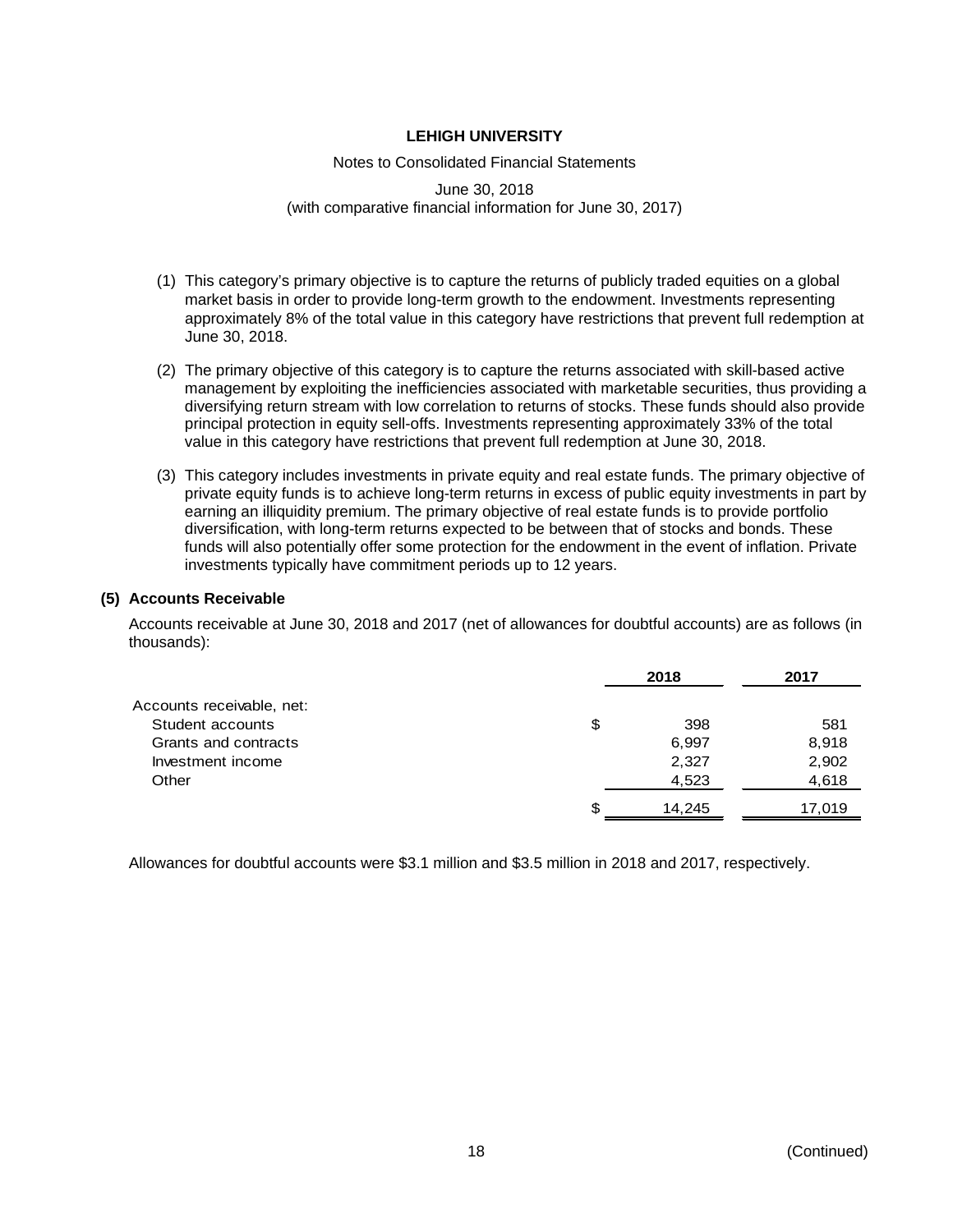Notes to Consolidated Financial Statements

June 30, 2018 (with comparative financial information for June 30, 2017)

### **(6) Notes Receivable**

Notes receivable at June 30, 2018 and 2017 are as follows (in thousands):

|                                      | 2018        | 2017      |
|--------------------------------------|-------------|-----------|
| Notes receivable, net:               |             |           |
| University:                          |             |           |
| Student Ioans                        | \$<br>7,436 | 7,879     |
| Other                                | 250         | 2,224     |
| Less allowance for doubtful loans    | (271)       | (271)     |
| <b>Total University</b>              | 7,415       | 9,832     |
| Independent operations:              |             |           |
| Program Ioans                        | 11,399      | 12,710    |
| Less allowance for doubtful accounts | (9, 456)    | (10, 784) |
| Total independent operations         | 1,943       | 1,926     |
|                                      | 9,358       | 11,758    |

Independent operations notes receivable primarily consist of loans provided by BFTP to early stage firms. The majority of these loans are fully reserved.

### **(7) Land, Buildings, and Equipment, Net**

Land, buildings, and equipment are summarized as follows at June 30, 2018 and 2017 (in thousands):

|                                              |     | 2018      | 2017       |
|----------------------------------------------|-----|-----------|------------|
| Land and improvements                        | \$  | 66,646    | 64,082     |
| Buildings and improvements                   |     | 685,779   | 643,052    |
| Furniture, equipment, books, and collections |     | 215,404   | 206,093    |
| Construction in progress                     |     | 35,415    | 26,128     |
|                                              |     | 1,003,244 | 939,355    |
| Less accumulated depreciation                |     | (551,861) | (526, 163) |
| Total                                        | \$. | 451,383   | 413,192    |

Depreciation expense totaled \$30.0 million and \$29.1 million for the years ended June 30, 2018 and 2017, respectively. Interest expense that was capitalized totaled \$500,000 and \$200,000 for the years ended June 30, 2018 and 2017, respectively,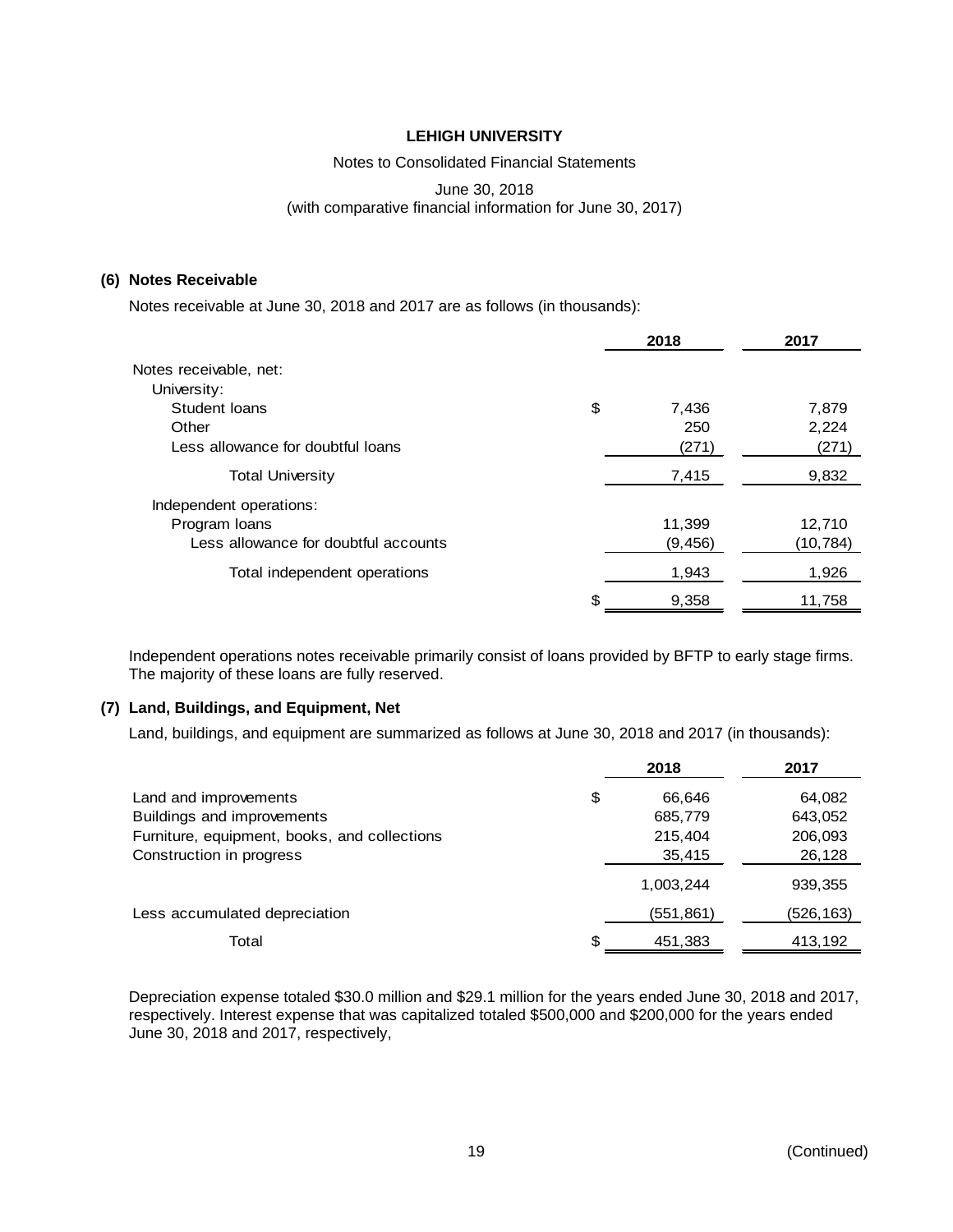#### Notes to Consolidated Financial Statements

### June 30, 2018 (with comparative financial information for June 30, 2017)

#### **(8) Contributions**

Unconditional promises to give are included in the consolidated financial statements as contributions receivable and revenue of the appropriate net asset category. Contributions arising from unconditional promises to give are recorded at fair value determined based on the present value of estimated future cash flows. Contributions receivable also include charitable remainder trusts where the University is not the trustee of the assets of the trust, but will receive a distribution upon its termination. The net present value of contributions receivable is calculated using a discount rate range of 1.76% to 5.05%. Outstanding pledges that were conditional amounted to \$11.3 million and \$13.1 million as of June 30, 2018 and 2017, respectively. Unconditional promises are expected to be realized in the following periods (in thousands):

|                                      | 2018         | 2017     |
|--------------------------------------|--------------|----------|
| In one year or less                  | \$<br>16,074 | 16,532   |
| Between one year and five years      | 13,841       | 16,332   |
| More than five years                 | 3,968        | 4,328    |
|                                      | 33,883       | 37,192   |
| Less:                                |              |          |
| Unamortized discount                 | (639)        | (884)    |
| Allowance for uncollectible accounts | (2, 205)     | (2, 407) |
|                                      | 31,039       | 33,901   |

#### **(9) Net Assets**

Temporarily restricted net assets include the following at June 30, 2018 and 2017 (in thousands):

|                                                  |   | 2018    | 2017    |
|--------------------------------------------------|---|---------|---------|
| Contributions receivable                         | S | 15.470  | 13.994  |
| Temporarily restricted endowment funds           |   | 11.906  | 15,466  |
| Life income funds                                |   | 2.915   | 3,055   |
| Accumulated gains on permanent endowment funds   |   | 355,344 | 324,287 |
| Other – related to time and purpose restrictions |   | 11,534  | 7,386   |
|                                                  | S | 397.169 | 364.188 |

Based upon spending restrictions in effect as of June 30, 2018, accumulated gains on permanent endowment funds are designated for the following future spending purposes: scholarships and fellowships 35%, professorships and chairs 12%, student loans 1%, other restrictions 14%, and no purpose restrictions 38%.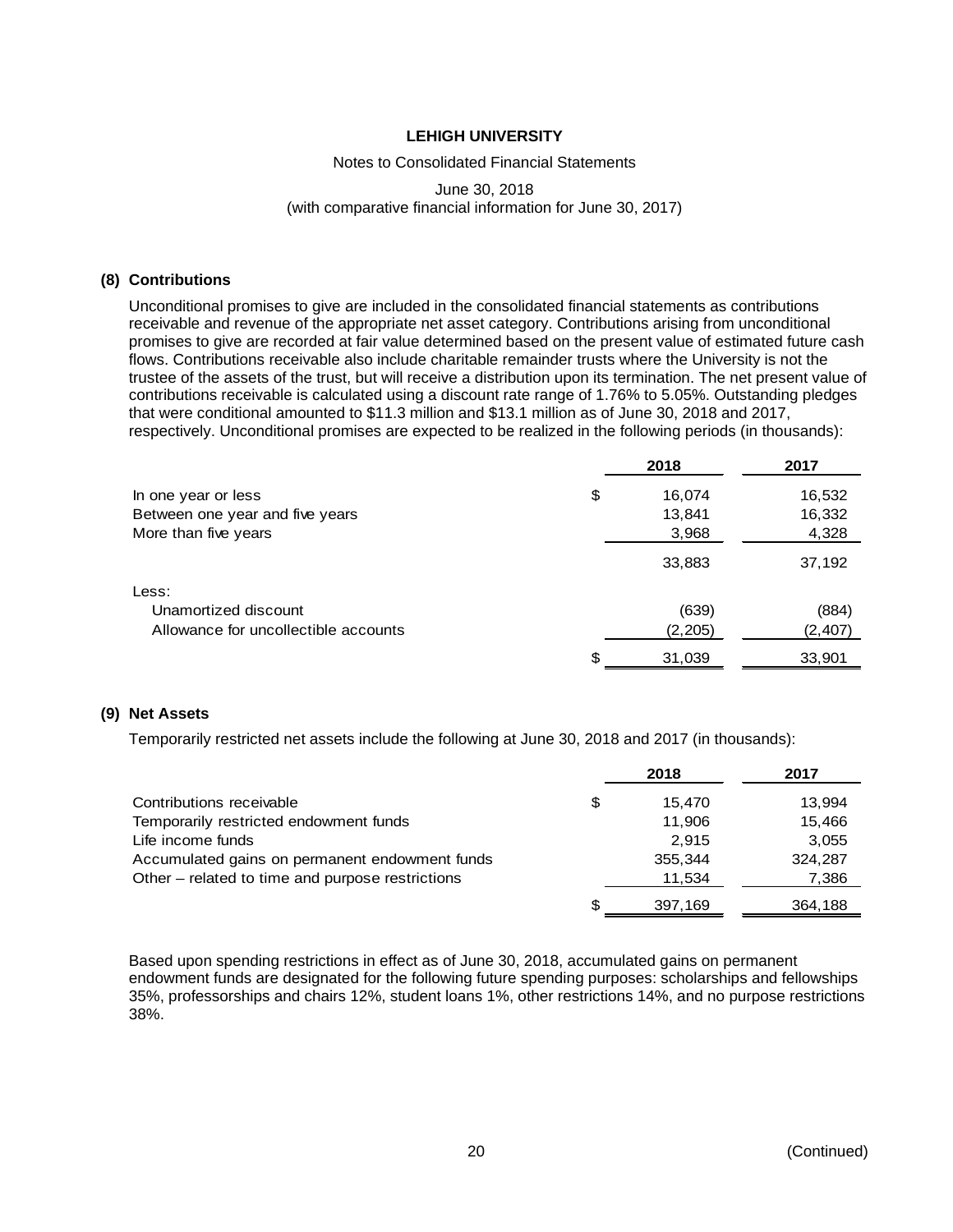Notes to Consolidated Financial Statements

June 30, 2018 (with comparative financial information for June 30, 2017)

Permanently restricted net assets include the following at June 30, 2018 and 2017 (in thousands):

|                               |    | 2018    | 2017    |  |
|-------------------------------|----|---------|---------|--|
| Contributions receivable      | \$ | 12.559  | 16,894  |  |
| Permanent Ioan funds          |    | 2.520   | 2,371   |  |
| Annuity and life income funds |    | 29.141  | 27.601  |  |
| Permanent endowment funds     |    | 525,922 | 502,475 |  |
|                               | S  | 570,142 | 549.341 |  |

Included in life income funds are \$1.1 million (temporarily restricted) and \$1.9 million (permanently restricted) net assets classified as contributions receivable on the consolidated statement of financial position.

### **(10) Bonds, Loans, and Notes Payable**

Bonds, loans, and notes payable are reported net of any unamortized premiums, discounts, or issuance costs. Net unamortized premiums were \$3.1 million and \$3.3 million at June 30, 2018 and 2017, respectively. Net unamortized bond issuance costs were \$1.7 million and \$1.8 million at June 30, 2018 and 2017, respectively. The following table presents bonds, loans, and notes payable at June 30, 2018 and 2017 (in thousands):

|                                                                                                                                                                                                                                                                                                                                                                                 | 2018         | 2017   |
|---------------------------------------------------------------------------------------------------------------------------------------------------------------------------------------------------------------------------------------------------------------------------------------------------------------------------------------------------------------------------------|--------------|--------|
| Taxable Commercial Paper Series A, up to \$75 million,<br>weighted average interest rate of 2.02% and 1.30% on<br>June 30, 2018 and 2017, respectively; average duration of<br>63 days and 122 days for the years ended June 30, 2018<br>and 2017, respectively                                                                                                                 | \$<br>20,000 | 20,000 |
| Northampton County General Purpose Authority (NCGPA):<br>Series 2000B bonds; tax-exempt variable rate revenue<br>bonds, \$25,000 due serially from December 1, 2003 to<br>December 1, 2030, variable rates of 1.40% and 0.88%<br>on June 30, 2018 and 2017, respectively;<br>bonds are supported with a standby bond purchase<br>agreement, which expires on September 16, 2020 | 15,632       | 16,472 |
| Series 2001 bonds; tax-exempt variable rate revenue<br>bonds, \$21,780 due serially from October 15, 2006 to<br>October 15, 2019, variable rates of 1.40% and 0.88%<br>on June 30, 2018 and 2017, respectively;<br>bonds are supported with a standby bond purchase<br>agreement, which expires on October 15, 2019                                                             | 5,037        | 7.980  |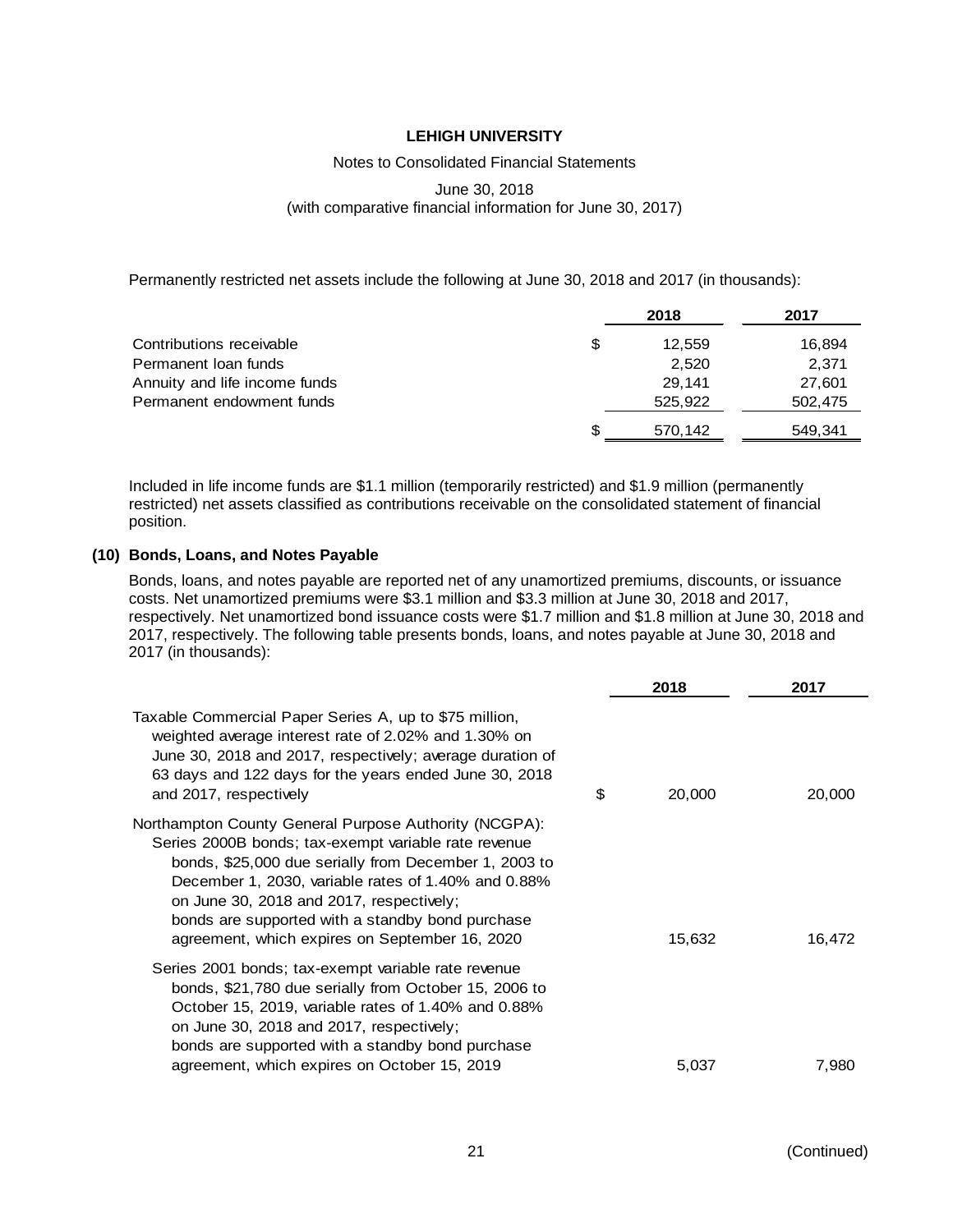### Notes to Consolidated Financial Statements

# June 30, 2018

| (with comparative financial information for June 30, 2017) |  |
|------------------------------------------------------------|--|
|                                                            |  |

|                                                                                                                                                                                                                               | 2018    | 2017    |
|-------------------------------------------------------------------------------------------------------------------------------------------------------------------------------------------------------------------------------|---------|---------|
| Series 2004 bonds; tax-exempt index rate revenue bonds,<br>\$50,000 due serially from May 15, 2025 to May 15, 2034,<br>rates of 2.10% and 1.40% on June 30, 2018 and 2017,<br>respectively                                    | 49,776  | 49,758  |
| Series 2006A bonds; tax-exempt variable rate revenue<br>bonds, \$16,820 due serially from November 15, 2007<br>to November 15, 2021, variable rates of 1.36% and<br>0.85% on June 30, 2018 and 2017, respectively             | 7,196   | 8,833   |
| Series 2007 bonds; tax-exempt revenue bonds,<br>\$24,615 variable rate CPI bonds due serially from<br>November 15, 2019 to November 15, 2025, variable rates<br>of 3.53% and 3.56% on June 30, 2018 and 2017,<br>respectively | 24,541  | 24,526  |
| Series 2016A bonds; 4.00% to 5.00% tax-exempt fixed<br>rate revenue bonds, \$26,715 due serially from<br>November 15, 2026 to November 15, 2036                                                                               | 29,649  | 29,823  |
| Series 2016B bonds; tax-exempt variable rate revenue<br>bonds, \$74,950 due serially from November 15, 2017<br>to November 15, 2039, variable rate of 2.16%<br>and 1.50% on June 30, 2018 and 2017, respectively              | 74,111  | 74,680  |
| Taxable fixed rate term loan issued by Bank of<br>America, N.A., paid in full on June 15, 2018                                                                                                                                |         | 12,543  |
| Series 2016 taxable bonds; \$150,000 due serially<br>from November 15, 2044 to November 15, 2046,<br>fixed rate 3.48%                                                                                                         | 149,149 | 149,118 |
| Mortgage issued by First Keystone National Bank<br>assumed by Lehigh University subsidiary BFTP,<br>paid in full on December 21, 2017                                                                                         |         | 430     |
| Construction loan issued by BB&T to Lehigh University<br>subsidiary BFTP, paid in full on February 1, 2018                                                                                                                    |         | 1,809   |
| \$                                                                                                                                                                                                                            | 375,091 | 395,972 |

The proceeds of the series 2016 taxable bonds were used to finance current and future capital projects consistent with the University's capital plan, to pay the costs of issuance, and other purposes duly authorized by the University.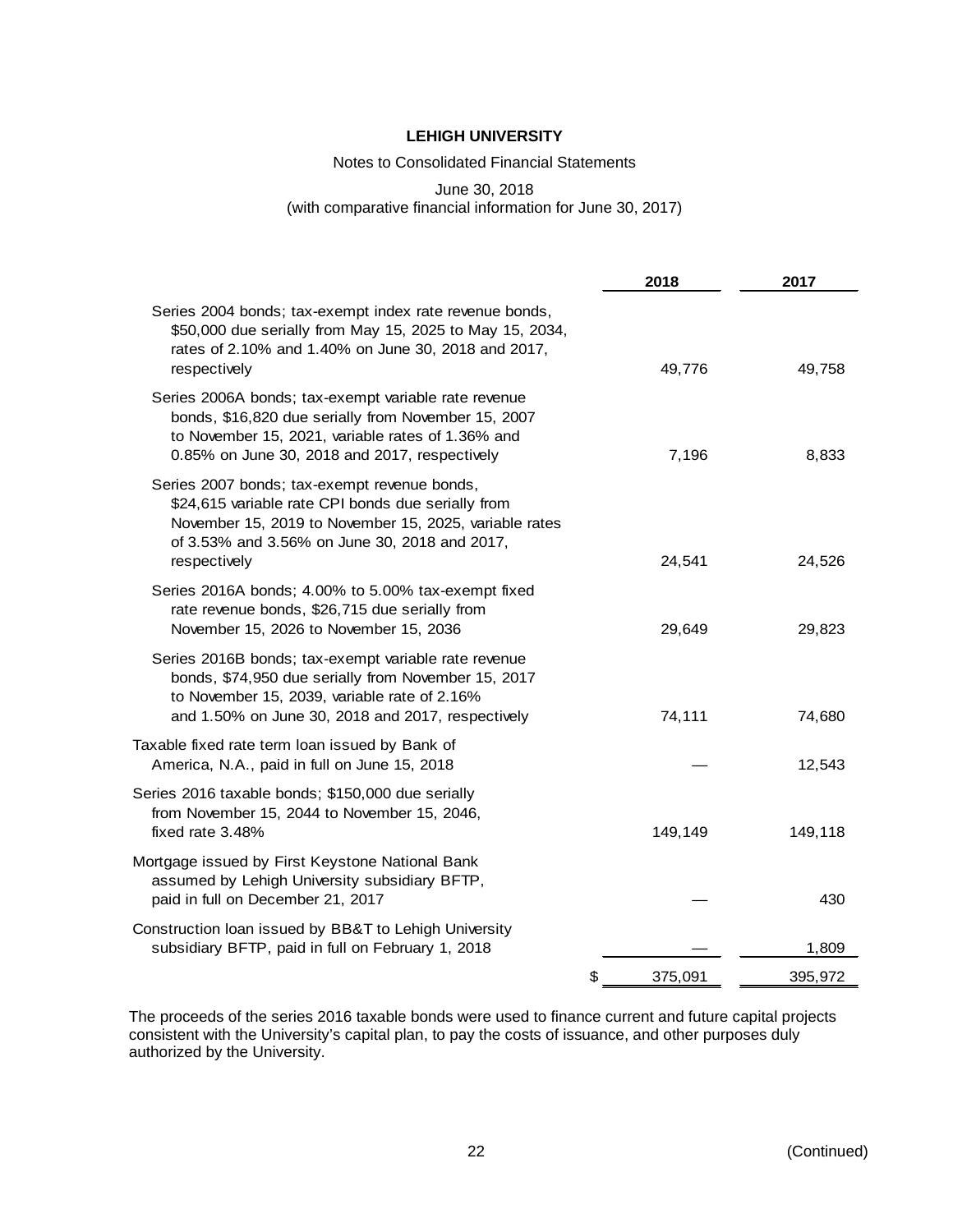### Notes to Consolidated Financial Statements

### June 30, 2018 (with comparative financial information for June 30, 2017)

Proceeds from all tax-exempt bonds, loans, and notes were used by the University to purchase land and buildings, construct or renovate facilities, upgrade computing and information service facilities, purchase equipment, and finance certain completed facilities.

The series 2016 taxable bonds are secured by a pledge of and security interest in the University's gross revenues.

Payment of all outstanding tax-exempt bonds is secured by separate loan agreements between the University and the Northampton County General Purpose Authority (NCGPA). Each loan agreement is a general obligation of the University for which it has pledged its full faith and credit. In addition, the University has granted NCGPA a security interest in the University's gross revenues as defined in each loan agreement. In accordance with the NCGPA loan agreements, the University established rates and charges sufficient to provide, in each fiscal year, for the payment of the University's operating expenses and debt service on its long-term indebtedness. The University may incur additional indebtedness under certain conditions described in the loan agreements and the bond indentures.

BFTP debt was used for a building purchase and to finance the construction of a building addition.

At June 30, 2018, the aggregate annual maturities of bonds, loans, and notes payable for the next five years and, thereafter, are as follows (in thousands):

| 2019                          | \$ | 6,285   |
|-------------------------------|----|---------|
| 2020                          |    | 6,160   |
| 2021                          |    | 6,355   |
| 2022                          |    | 6,595   |
| 2023                          |    | 6,970   |
| Thereafter                    |    | 321,285 |
| Total long-term bonds payable |    | 353,650 |
| Unamortized issuance costs    |    | (1,668) |
| Unamortized bond premium      |    | 3,109   |
| Commercial paper              |    | 20,000  |
|                               | S  | 375.091 |

The series of 2000B, 2001, and 2006A bonds bear interest at a weekly rate determined by the remarketing agent. The series 2004 bonds bear interest based upon a LIBOR Index Rate set by the calculation agent on a monthly basis. The University may elect to convert to another variable rate mode or to a fixed mode as determined by the remarketing agent.

Bondholders have a right to tender variable rate bonds at interest rate reset dates.

The University entered into separate standby bond purchase agreements with banks to provide liquidity in case of tender of the series of 2000B or 2001 bonds. These agreements expire prior to the maturity of the bonds and may be extended at the University's request. However, the banks have no obligation to agree to the extended purchase period.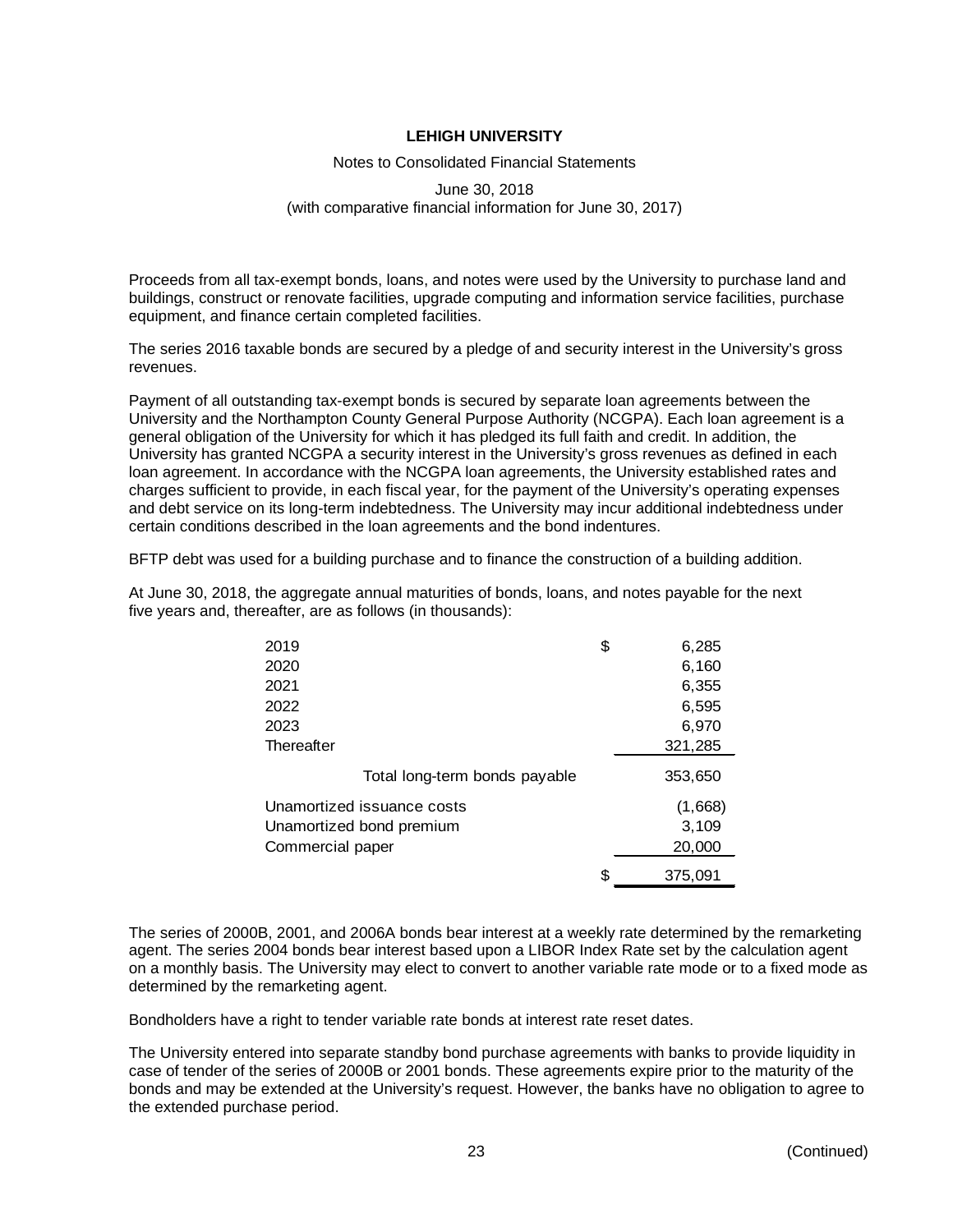#### Notes to Consolidated Financial Statements

### June 30, 2018 (with comparative financial information for June 30, 2017)

The University serves as the liquidity facility for its series 2006A bonds and the Commercial Paper program. As of June 30, 2018, the University estimates that \$65.1 million of liquid assets were available on a same day basis and an additional \$71.8 million was available within 30 days.

As a component of the tax-exempt debt portfolio, the University entered into interest rate swap agreements that effectively convert certain variable rate revenue bond obligations to fixed rates or reduce the University's effective interest rate. Significant terms of each of the swap agreements are as follows (in thousands):

| <b>Series</b>  | Counterparty                 | <b>Effective</b><br>date | Current<br>notional<br>amount | <b>University</b><br>pays | <b>University</b><br>receives                    | <b>Expiration</b><br>date        |
|----------------|------------------------------|--------------------------|-------------------------------|---------------------------|--------------------------------------------------|----------------------------------|
| 2000B bonds    | JPMorgan Chase<br>Bank, N.A. | 12/7/2000                | \$<br>15,705                  | 4.530 %                   | $67\%$ of USD $-$<br>1-month<br><b>LIBOR-BBA</b> | 12/1/2030                        |
| 2001 bonds     | JPMorgan Chase<br>Bank, N.A. | 9/4/2001                 | 5,040                         | 4.400                     | 67% of USD-<br>1-month<br>LIBOR-BBA              | 10/15/2019                       |
| 2004 bonds     | Wells Fargo<br>Bank, N.A.    | 12/18/2008               | 50,000                        | 1.953                     | 67% of USD-<br>3-month<br><b>LIBOR-BBA</b>       | 5/15/2034                        |
| 2006A bonds    | JPMorgan Chase<br>Bank, N.A. | 8/24/2006                | 7,210                         | 3.392                     | 67% of USD-<br>1-month<br><b>LIBOR-BBA</b>       | 11/15/2021                       |
| 2007 CPI bonds | JPMorgan Chase<br>Bank, N.A. | 2/1/2007                 | 24,615                        | 3.980 to<br>4.100         | Variable rate<br>based on<br>CPI-U               | Various<br>through<br>11/15/2025 |
| 2016B bonds    | Wells Fargo<br>Bank, N.A.    | 10/6/2016                | 74,365                        | 1.148                     | 70% of USD-<br>1-month<br><b>LIBOR-BBA</b>       | 11/15/2039                       |
|                |                              |                          | \$<br>176,935                 |                           |                                                  |                                  |

#### **(11) Derivative Instruments**

The University employs derivatives, primarily interest rate swap agreements, to manage interest rate risk associated with outstanding debt. The endowment fund also includes a swap position as part of its portfolio. The net fair value of the University's swap agreements is included in other assets or other liabilities in the statement of financial position, and was recorded as a \$4.7 million asset and a \$1.0 million liability at June 30, 2018 and 2017, respectively. The change in fair value of the interest rate swaps is reflected in nonoperating activity on the statement of activities and was \$7.0 million and \$12.5 million for the years ended June 30, 2018 and 2017, respectively.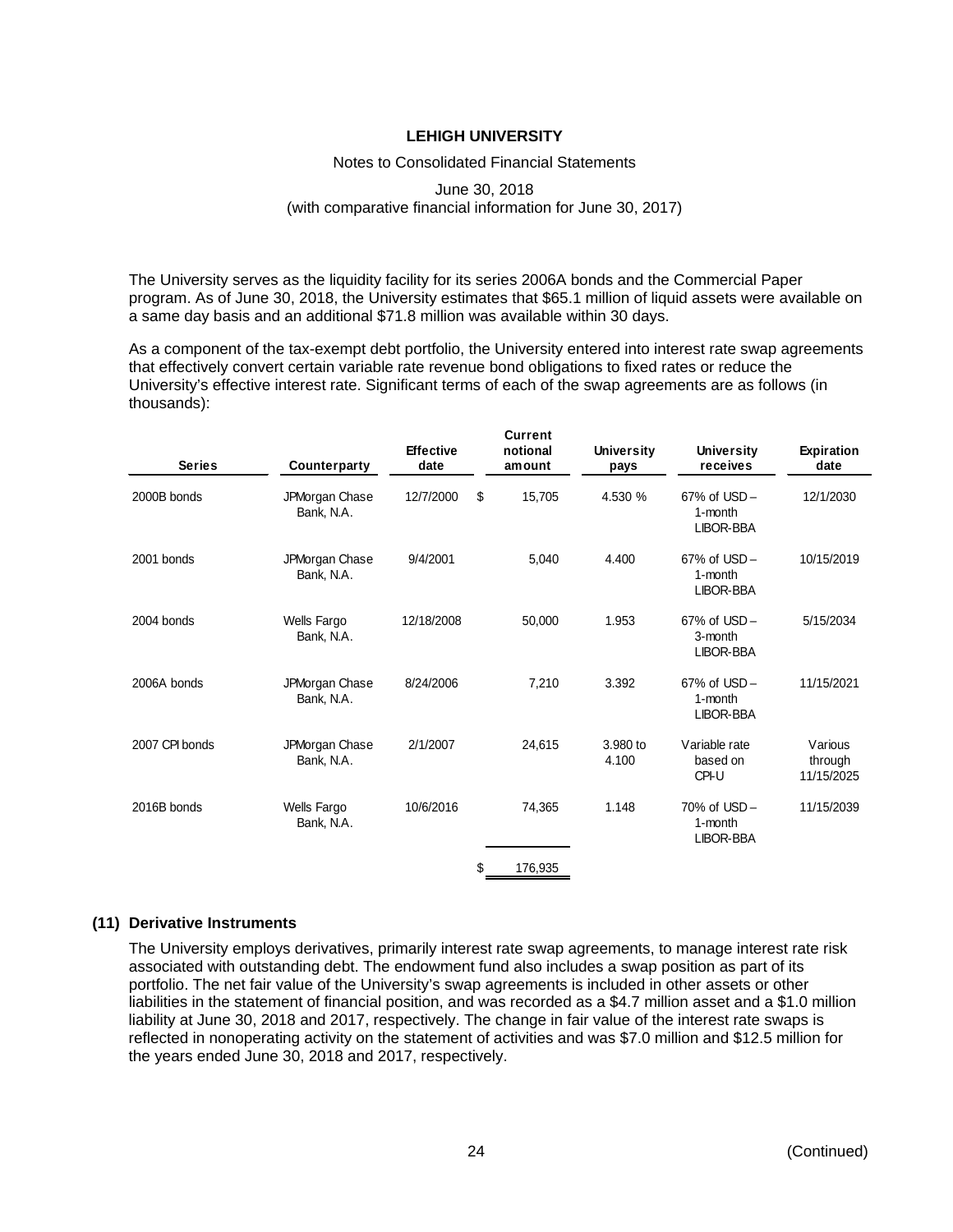### Notes to Consolidated Financial Statements

June 30, 2018 (with comparative financial information for June 30, 2017)

Certain of the University's interest rate swap agreements contain provisions that require the University's debt to maintain an investment grade credit rating from each of the major credit rating agencies. If the University's debt were to fall below investment grade, it would be a violation of these provisions, and the counterparties to the rate swap agreement could request next-day full collateralization on all rate swaps in net liability positions. To date, the University has not posted collateral for any rate swap agreements. If the credit-risk-related contingent features underlying these agreements were triggered on June 30, 2018, the University would be required to post an additional \$3.6 million of collateral to its counterparties.

#### **(12) Natural Expense Classification**

The following table compares operating expenses by type for the years ended June 30, 2018 and 2017, respectively (in thousands):

|                                  | 2018          | 2017    |
|----------------------------------|---------------|---------|
| Salaries and wages               | \$<br>178,915 | 174,714 |
| Employee benefits                | 62,265        | 55,953  |
| <b>Utilities</b>                 | 8.818         | 7,993   |
| Purchased services               | 36,266        | 34,054  |
| Building and grounds maintenance | 23,459        | 22,246  |
| Depreciation                     | 29,980        | 29,072  |
| Interest                         | 13,886        | 11,579  |
| All other business expenses      | 51,686        | 52,109  |
| Total                            | \$<br>405,275 | 387,720 |

### **(13) Postretirement and Postemployment Benefits Other than Pensions**

The University pays for a portion of the cost of medical insurance for retired employees and their eligible dependents. During fiscal year 2018, the University reimbursed retirees a maximum of \$100.50 per month for premium expenses. The maximum monthly reimbursement amount will increase each year at the lesser of medical Consumer Price Index (CPI) or 8%. These postretirement medical benefits accrue from the later of date of hire or age 30. The University uses a July 1 measurement date for its plan. Summarized plan information is stated below (in thousands):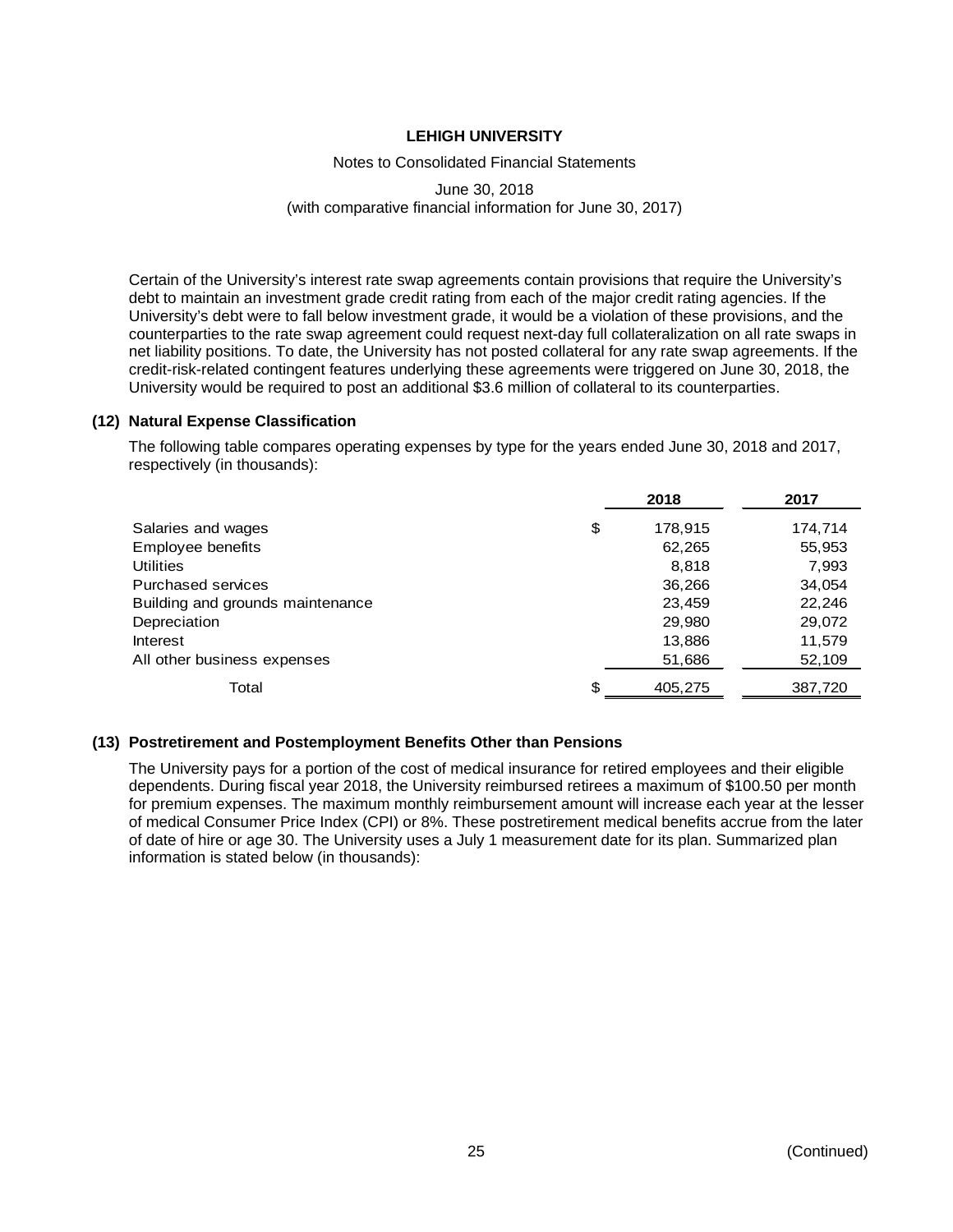Notes to Consolidated Financial Statements

June 30, 2018

(with comparative financial information for June 30, 2017)

The following shows the reconciliation of the beginning and ending balances of the benefit obligation (in thousands):

|                                                       | 2018              | 2017             |
|-------------------------------------------------------|-------------------|------------------|
| Benefit obligation at beginning of year               | \$<br>44,990      | 43,735           |
| Operating:<br>Service cost                            | 1,548             | 1,532            |
| Interest cost<br>Benefits paid                        | 1,849<br>(1, 101) | 1,795<br>(1,003) |
| Total operating                                       | 2,296             | 2,324            |
| Nonoperating:<br>Actuarial gain<br>Assumption changes | (92)<br>(899)     | (1,069)          |
| Total nonoperating gain                               | (991)             | (1,069)          |
| Benefit obligation at end of year                     | \$<br>46,295      | 44,990           |

The following table sets forth the status of the plan, which is unfunded, at June 30, 2018 and 2017:

|                                                | 2018         | 2017   |
|------------------------------------------------|--------------|--------|
| Accumulated postretirement benefit obligation: |              |        |
| Retirees                                       | \$<br>17,155 | 14.545 |
| Fully eligible active plan participants        | 15,034       | 15,933 |
| Other active plan participants                 | 14,106       | 14,512 |
| Total                                          | 46.295       | 44,990 |
| Plan assets at fair value                      |              |        |
| Accumulated postretirement benefit liability   | 46,295       | 44,990 |

Weighted average assumptions for the years ended June 30, 2018 and 2017 are as follows:

|                                                                 | 2018        | 2017        |
|-----------------------------------------------------------------|-------------|-------------|
| Discount rate for net periodic postretirement benefit cost      | 4.16 %      | 4.15%       |
| Discount rate for accumulated postretirement benefit obligation | 4.45        | 4.16        |
| Maximum increase in reimbursement rate                          | Lesser of   | Lesser of   |
|                                                                 | medical CPI | medical CPI |
|                                                                 | or $8%$     | or $8%$     |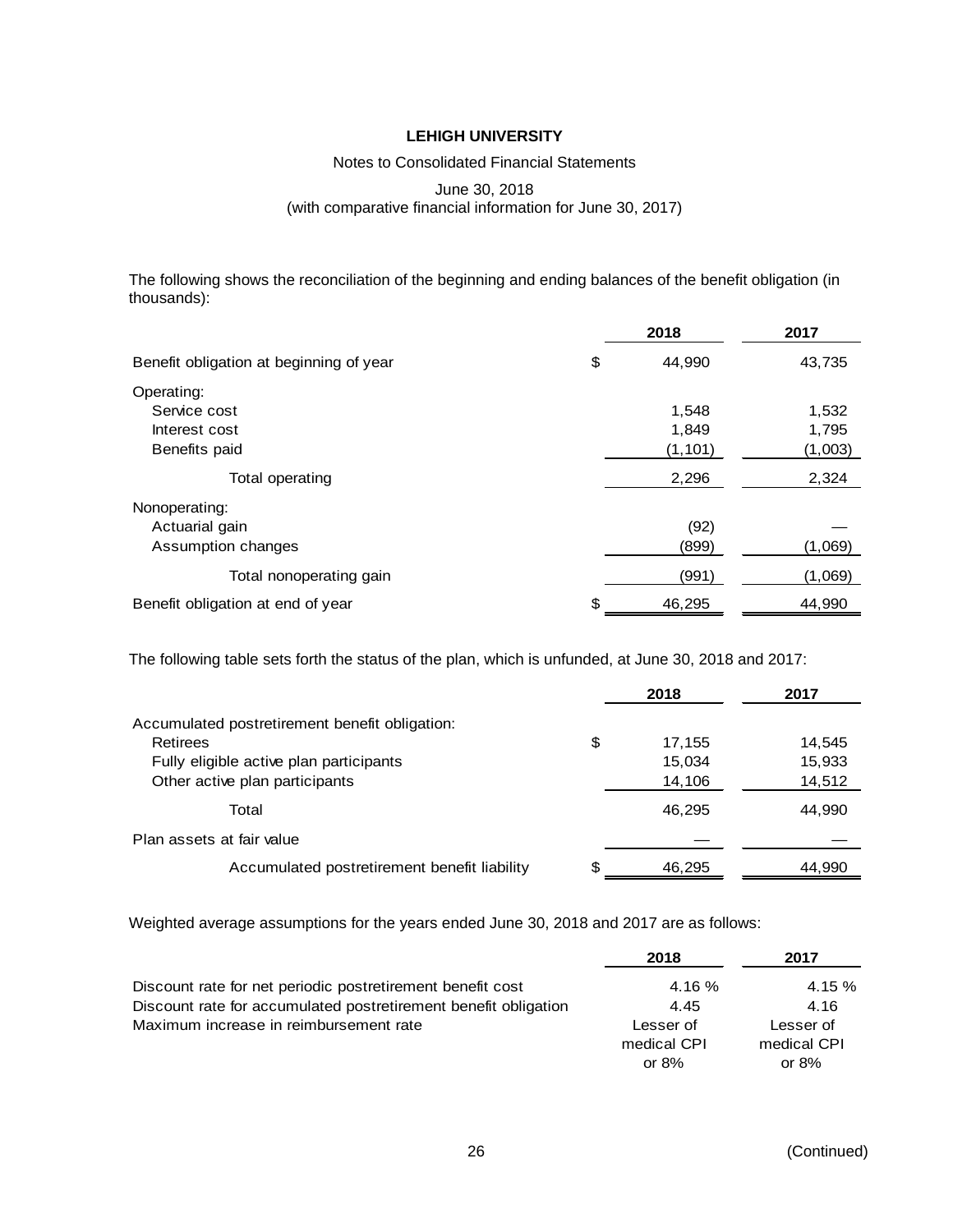### Notes to Consolidated Financial Statements

### June 30, 2018 (with comparative financial information for June 30, 2017)

Assumed healthcare cost trend rate at June 30, 2018 and 2017 is as follows:

|                                                         | 2018      | 2017   |  |
|---------------------------------------------------------|-----------|--------|--|
| Healthcare cost trend rate assumed for next year        | $4.25 \%$ | 4.00 % |  |
| Rate to which the cost trend rate is assumed to decline |           |        |  |
| (ultimate rate)                                         | 4.25      | 4.00   |  |
| Year that ultimate rate is reached                      | N/A       | N/A    |  |

Impact of 1% increase in assumed healthcare cost trend rate at June 30, 2018 and 2017 is as follows (in thousands):

|                                                           | 2018 |       | 2017  |  |
|-----------------------------------------------------------|------|-------|-------|--|
| Increase in accumulated postretirement benefit obligation | \$.  | 8.966 | 9.186 |  |
| Increase in net periodic postretirement benefit cost      |      | 905   | 889   |  |

Estimated future University contributions reflecting expected future service are as follows (in thousands):

| Fiscal year ending June 30: |   |        |
|-----------------------------|---|--------|
| 2019                        | S | 1,196  |
| 2020                        |   | 1,305  |
| 2021                        |   | 1.414  |
| 2022                        |   | 1.526  |
| 2023                        |   | 1.647  |
| 2024 through 2028           |   | 10,176 |
|                             |   |        |

### **(14) Retirement Plans**

The University provides pensions to substantially all salaried faculty and staff through a defined-contribution plan administered by Teacher's Insurance and Annuity Association/College Retirement Equities Fund. The plan features base contributions from the University and voluntary employee contributions with a University match. Total expense for this plan was \$14.6 million and \$14.3 million in 2018 and 2017, respectively.

### **(15) Grants and Contracts**

The University receives grant and contract revenue from various government agencies and private sources for the support of research, training, and other sponsored programs. Revenues associated with the direct costs of these programs are recognized as the related costs are incurred. Indirect cost reimbursements from federal agencies are based on predetermined rates negotiated with the University's cognizant agency, the Office of Naval Research, and are in effect through fiscal year 2020. These rates are also used for other sponsored programs except where separately negotiated. Indirect cost reimbursements from all sources totaled \$8.6 million and \$8.9 million in 2018 and 2017, respectively.